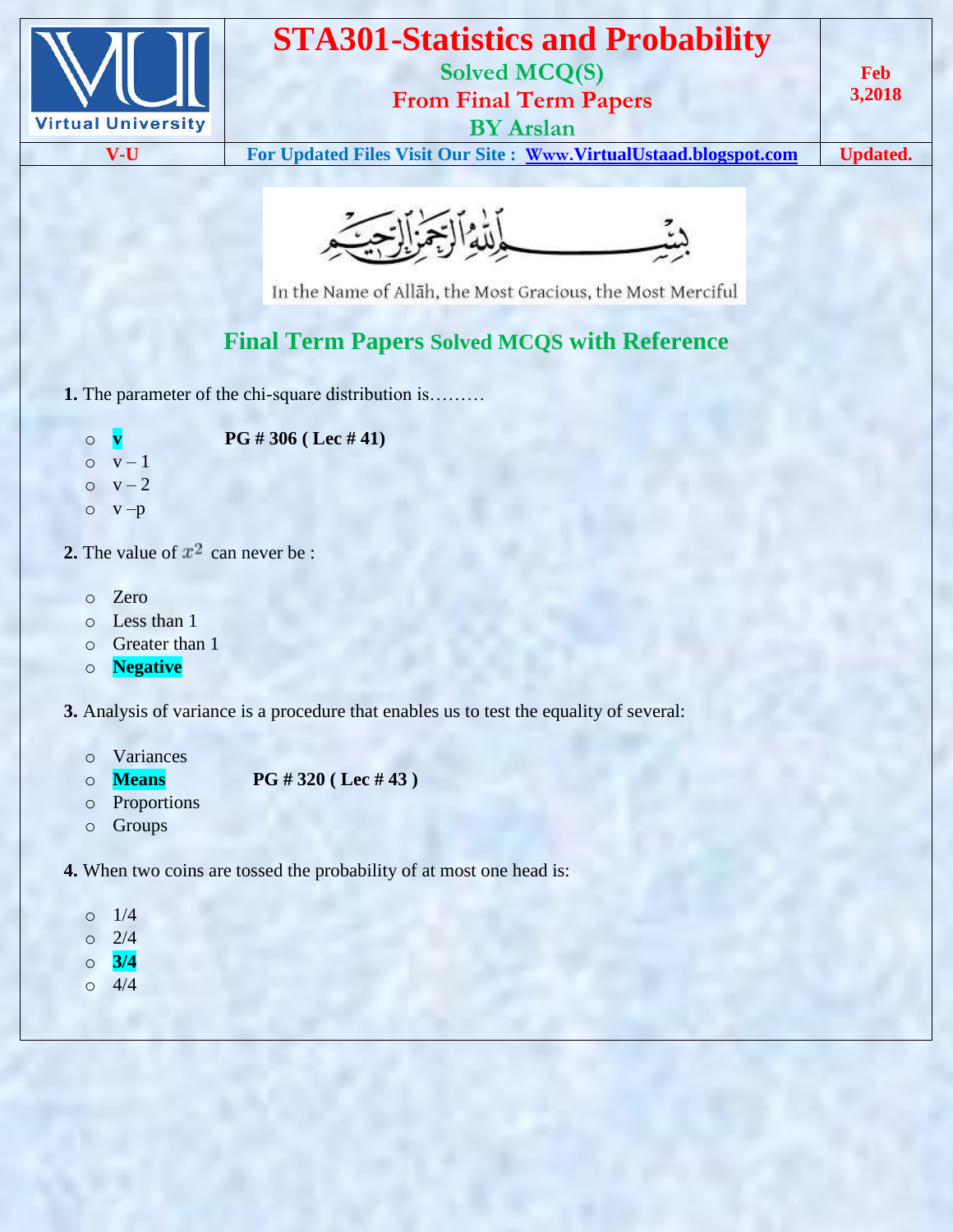- **5.** The critical region for  $H_1$ :  $\mu < \mu_0$  when  $\alpha = 0.05$  is
	- o  $z > z_{0.05}$  **PG # 281 (Lec # 37)**

```
|z| > z_{0.01}
```
- $z < -z_{0.05}$
- o  $|z| > z_{0.05}$
- **6.** A discrete probability function f( x) is always:
	- o **Non -negative**
	- o Negative
	- o One
	- o Zero

**Note: A discrete distribution describes the probability of occurrence of each value of a discrete random variable. A discrete random variable is a random variable that has countable values, such as a list of non-negative integers.**

**7.** When  $f(x)$  is When  $f(x)$  is continuous probability function for, then  $P(X = 1)$  is:

```
o 1
o
  \inftyo
   -\inftyo 0 PG # 188 ( Lec # 24)
```
- **8.** A random variable can be generated:
	- o Manually
	- o Mechanically
	- o **Manually & Mechanically PG # 167 ( Lec # 22 )**
	- o Mathematically

**Note: Such a numerical quantity whose value is determined by the outcome of a random experiment is called a random variable. Random numbers are the numbers obtained by some random process (manually or mechanically).**

- **9.** The curve of the F-distribution depends upon:
	-

o **Degree of freedom PG # 312 ( Lec # 42)**

- o Standard deviation
- o Mean
- o Variance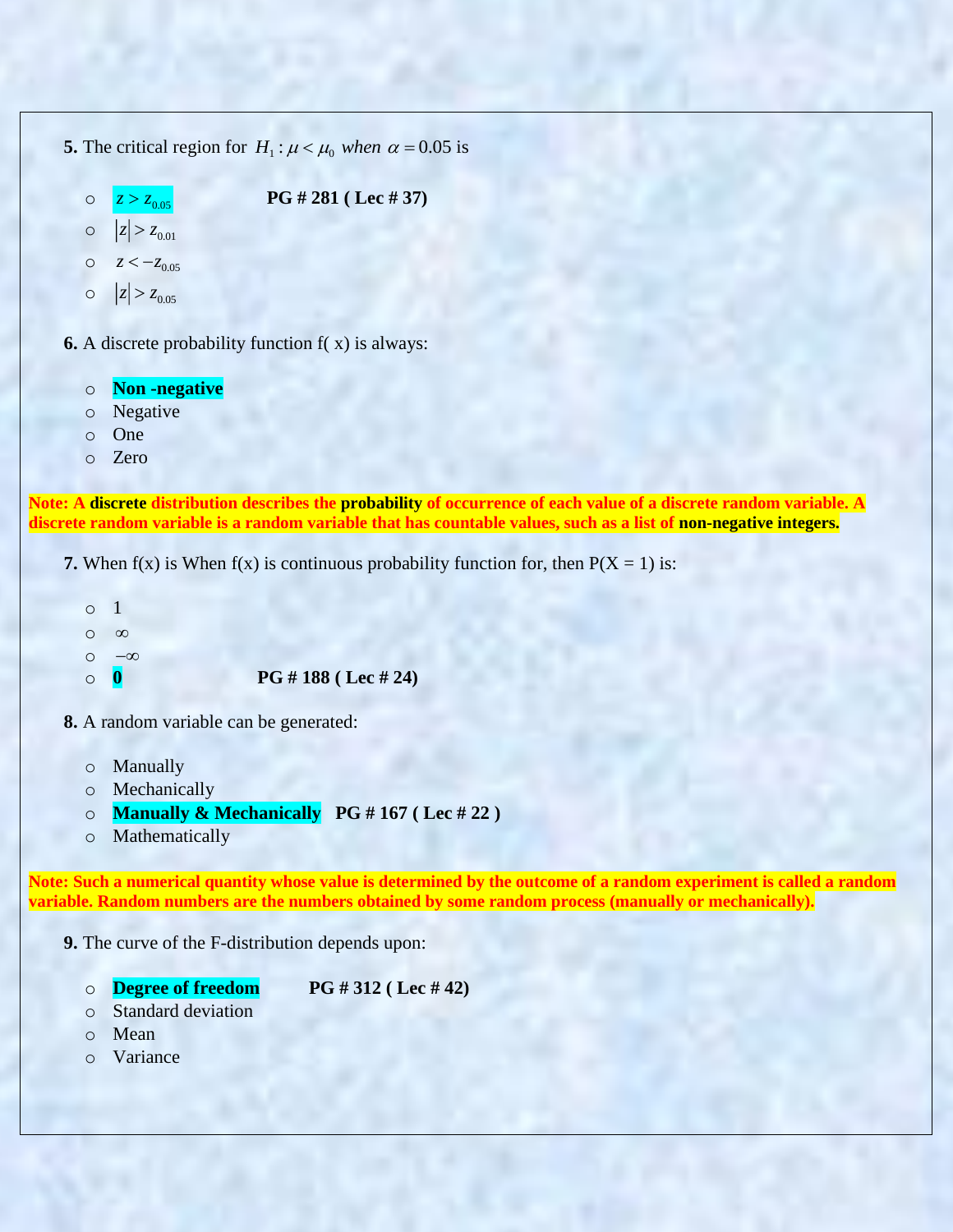**10.** The mode value from raw data can be obtained by the help of

- o **Dot plot PG # 53 (Lec #6 )**
- o Stem and leaf plot
- o Bar chart
- o None of these

**11.** In normal distribution, the quartile deviation Q.D =………………….:

- o  $0.5\sigma$
- o  $0.75\sigma$
- o  $0.7979\sigma$
- o  $0.6745\sigma$

#### **Note: The quartiles are given by:**

Lower quartile  $Q_{\rm l} = \mu$  –  $0.6745\sigma$  and Upper quartile  $Q_{\rm s} = \mu$  +  $0.6745\sigma$ 

**12.** A randomly selected sample of 400 students at university was asked whether or not they will participate in politics. Forty-six percent of the 400 student surveyed answered " yes". Which one of the following statement about number 46% is correct?

#### o **It is a sample statistic.**

- o It is a population parameter.
- o It is a margin of error.
- o It is a standard error.

**Note: In statistics a data sample is a set of data collected and/or selected from a statistical population by a defined procedure. The elements of a sample are known as sample points, sampling units or observations.**

**13.** A student solved 25 questions from first 50 questions of a book. The probability that he will solve the remaining all questions is:

o 0.25 o **0.5** o 1  $\Omega$ 

**14.** The average which is defined as the reciprocal of the arithmetic mean of the reciprocals of the values is called:

| o Geometric Mean       |                    |
|------------------------|--------------------|
| <b>O</b> Harmonic Mean | PG # 77 ( Lee # 9) |
| $\circ$ Mode           |                    |
| o Median               |                    |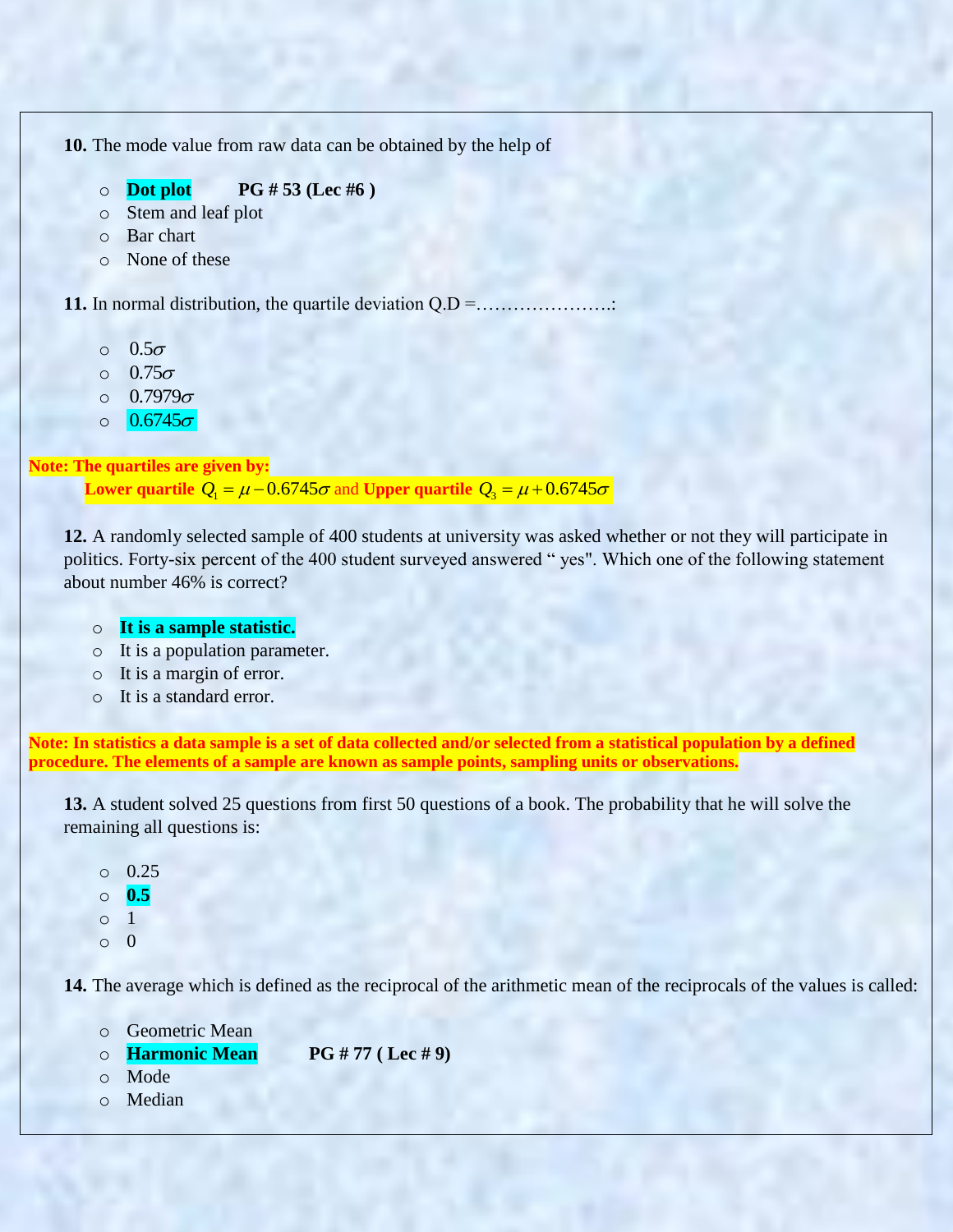**15.** For the independent events A and B if P (A) = 0.25, P (B) = 0.40 then P (A  $\cap$  B) = ...........

```
o 0.65
\circ 0.1 PG # 162 (Lec # 21)
o 0.50
o 0.15
```
**16.** The total number of samples when sampling is done with replacement is equal to:

```
o
    |N^n|PG # 237 ( Lec # 31)
\circ C_n^No
          1
     N - nN
        ÷
        \overline{a}o 1
```
**17.** Which of the following is correct option to find  $P(X + Y < 1)$ ?

o  $f(0, 0) + f(0,1) + f(1,2)$  $\circ$  f(2,0) + f(0, 1) + f(1, 0) o  $f(0, 0) + f(1, 1) + f(1, 0)$ o  $f(0,0)+f(0,1)+f(1,0)$  **PG** # 197 (Lec # 26)

**18.** The conditional probability function  $f(x|1) =$ 

\n- ○ 
$$
f(1,1)
$$
\n- ○  $f(x,1)$
\n- ○  $\frac{f(x,1)}{h(1)}$
\n- ■ **PG # 198 (Lec # 26)**
\n- ○  $\frac{f(x,1)}{h(x)}$
\n

**19.** In interval estimation, we always get:

- o **Range of values PG # 264 ( Lec # 34)**
- o Zero
- o Single value
- o Two values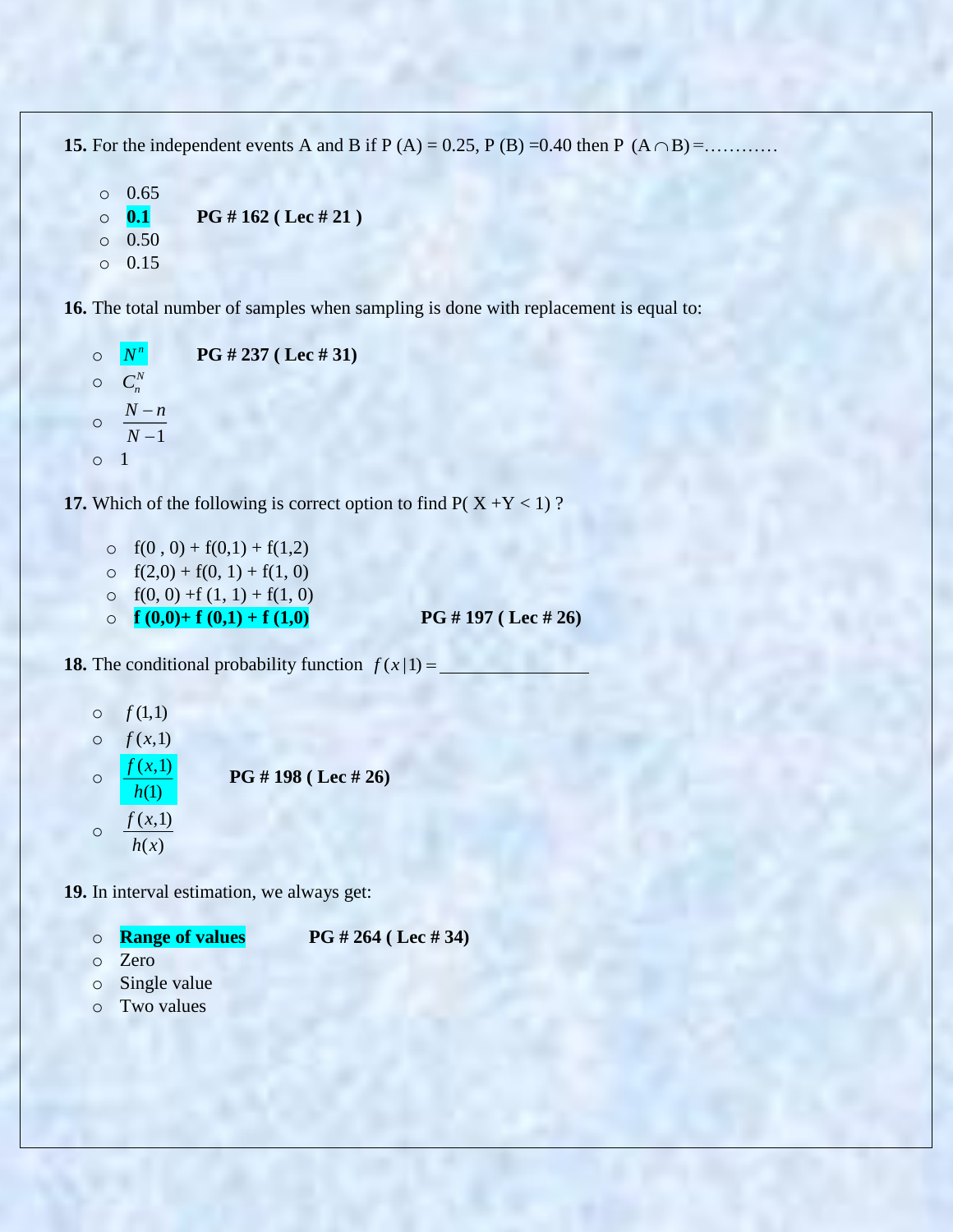**20.** Which of the following is an unbiased estimator of population  $\sigma^2$ ?

$$
\frac{\sum (x - \overline{x})^2}{n}
$$
\n  
\n
$$
\frac{\sum (x - \overline{x})^2}{n - 2}
$$
\n  
\n
$$
\frac{\sum (x - \overline{x})^2}{n(n - 1)}
$$
\n  
\n
$$
\frac{\sum (x - \overline{x})^2}{(n - 1)}
$$
\n  
\nPG # 267 (Let # 34)

- **21.** How many parameter(s) are in t-distribution?
	- o 0 o **1 PG # 293 ( Lec # 39)** o 2 o 3
- **22.** A deserving player is not selected in the team is an example of:
	- o **Type**  I
- **error PG # 278 ( Lec # 36)**
- o Type II error
- o Correct decision
- o No information regarding this

**23.** After an interval is constructed, then what is the probability of occurrence of the parameter in it?

- o Zero
- o One
- o Fifty
- o **Either one or zero PG # 268**

**24.** If *X* is the mean of the n observations, then which test statistic will be used to calculate the confidence limits of the population variance  $\sigma^2$ ?

- o Z-statistic
- o T-statistic
- o 2 *<sup>x</sup>* **-statistics**
- o F-statistics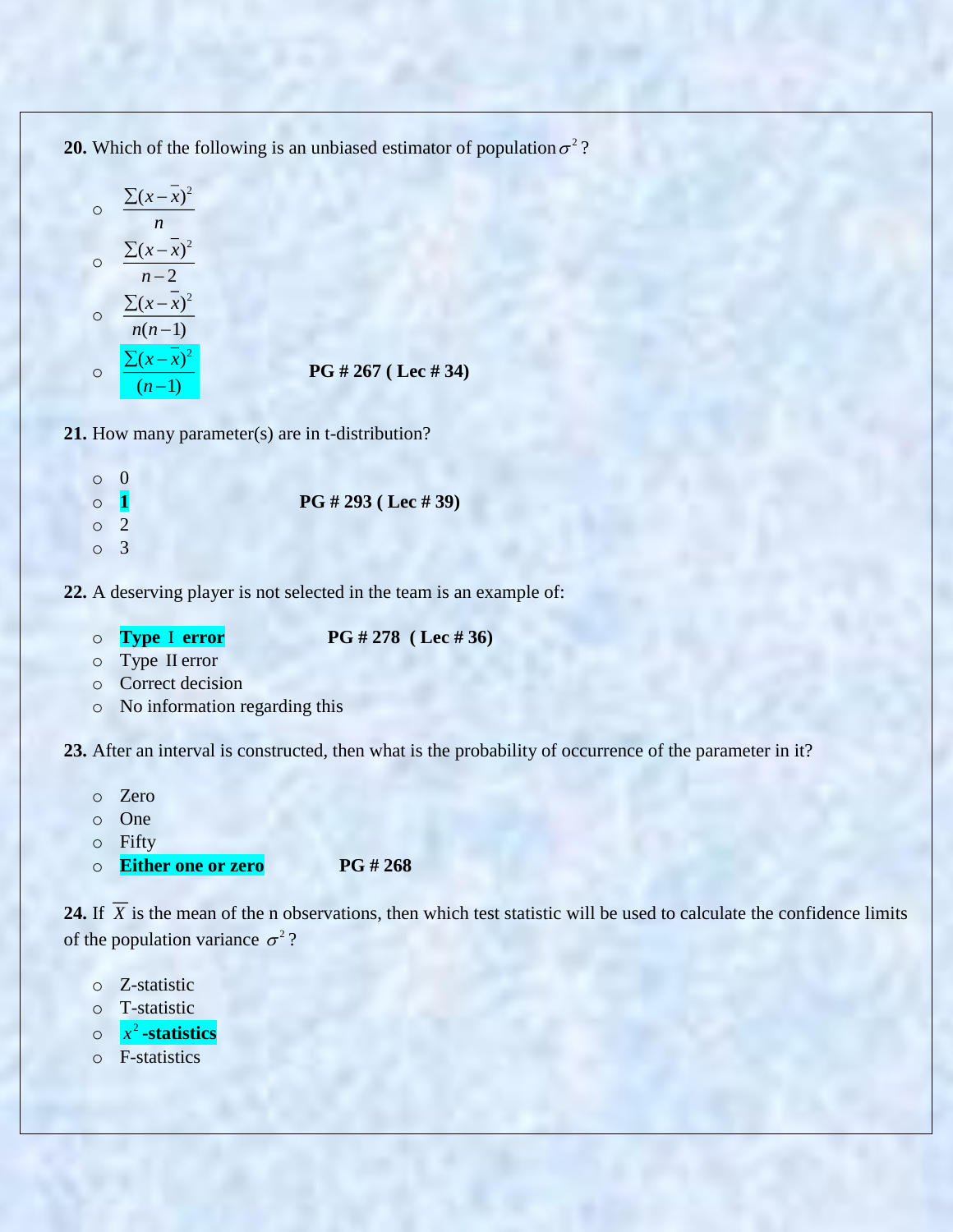```
25. If mean of x^2 distribution is k then variance will be:
```
o  $k^{\,2}$  $\circ$  2k 2*k* **[Click Here For Reference](http://www.real-statistics.com/chi-square-and-f-distributions/chi-square-distribution/chi-square-distribution-advanced/)** o 1/ *k* o K

**26.** What is the graphical shape of the chi-square distribution?

o **Positively skewed PG # 307 ( Lec # 41)**

```
o Negatively skewed
```

```
o Uniformly distributed
```
o Normally distributed

**27.** What factor determines the shape of the t-distribution?

```
o Degree of freedom PG # 293
```

```
o Critical value
```

```
o Frequency of data
```

```
o Probability
```
**28.** If X and Y are random variables, then  $E(X - Y)$  is equal to:

- $E(X) + E(Y)$
- $\circ$   $E(X) E(Y)$ *E X E Y* ( ) ( ) **PG # 202 ( Lec # 26)**
- $\circ$   $X E(Y)$
- o  $E(X) - Y$

**29.** In the regression line  $Y = a + bX$ , the non-random variable is:

- o Y
- o X
- o Both X and Y
- o **Neither X nor Y**

**Note: X and Y are two random variables. We assume that Y depends on X. i.e., when variable X takes a specific value, we expect a response in the random variable Y. In other words, the value taken by X influences the value of Y. So X is the independent variable and Y is the dependent variable.**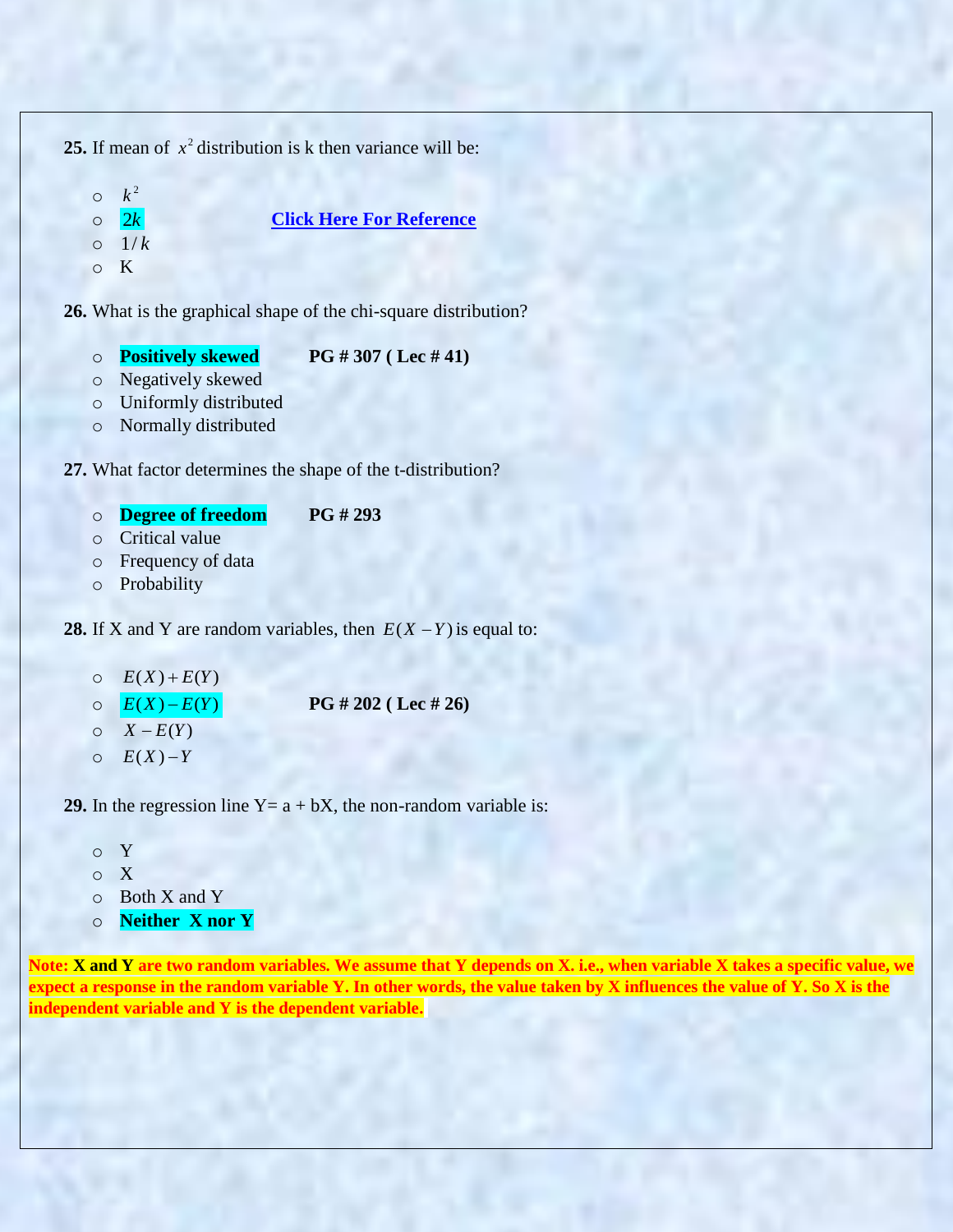**30.** The parameters of the binomial distribution  $b(x; n, p)$  are:

 $\circ$  x & n  $\circ$  x & p o **n & p PG # 212**

 $\circ$  x, n & p

**Note: Because the pmf (probability mass function) of a binomial random variable X depends on the two parameters n and p, we denote the pmf by b(x; n, p).**

**31.** Which of the following is true for the binomial distribution  $b(x; n, p)$ :

o **mean > variance [Click Here For Reference](https://www.quora.com/In-a-binomial-distribution-what-is-the-relation-between-a-mean-and-variance)**

- o mean < variance
- o mean=variance
- o mean= standard deviation
- **32.** Hypergeometric probability distribution has :
	- o (n, k) parameter
	- o (N) parameter
	- o (N, n, N-k) parameter
	- o **(N, n, k) parameter PG # 219 ( Lec # 28)**

**33.** The variance of the hypergeometric probability distribution is:

$$
\sigma^{2} = n \frac{k}{N}
$$
  
\n
$$
\sigma^{2} = n \frac{k}{N} \frac{N-k}{N} \frac{N-n}{N-1},
$$
  
\n
$$
\sigma^{2} = npq
$$
  
\n
$$
\sigma^{2} = N \frac{n}{K}
$$
  
\nPG # 221 (Lee # 29)

**34.** Tabulation is the process of arranging data into:

- o Different classes
- o Rows
- o Columns
- o **Rows and Columns**

**Note: Tabulation is a systematic presentation of numerical data in row and columns. Tabulation of classified data makes it more intelligible and fit for statistical analysis.**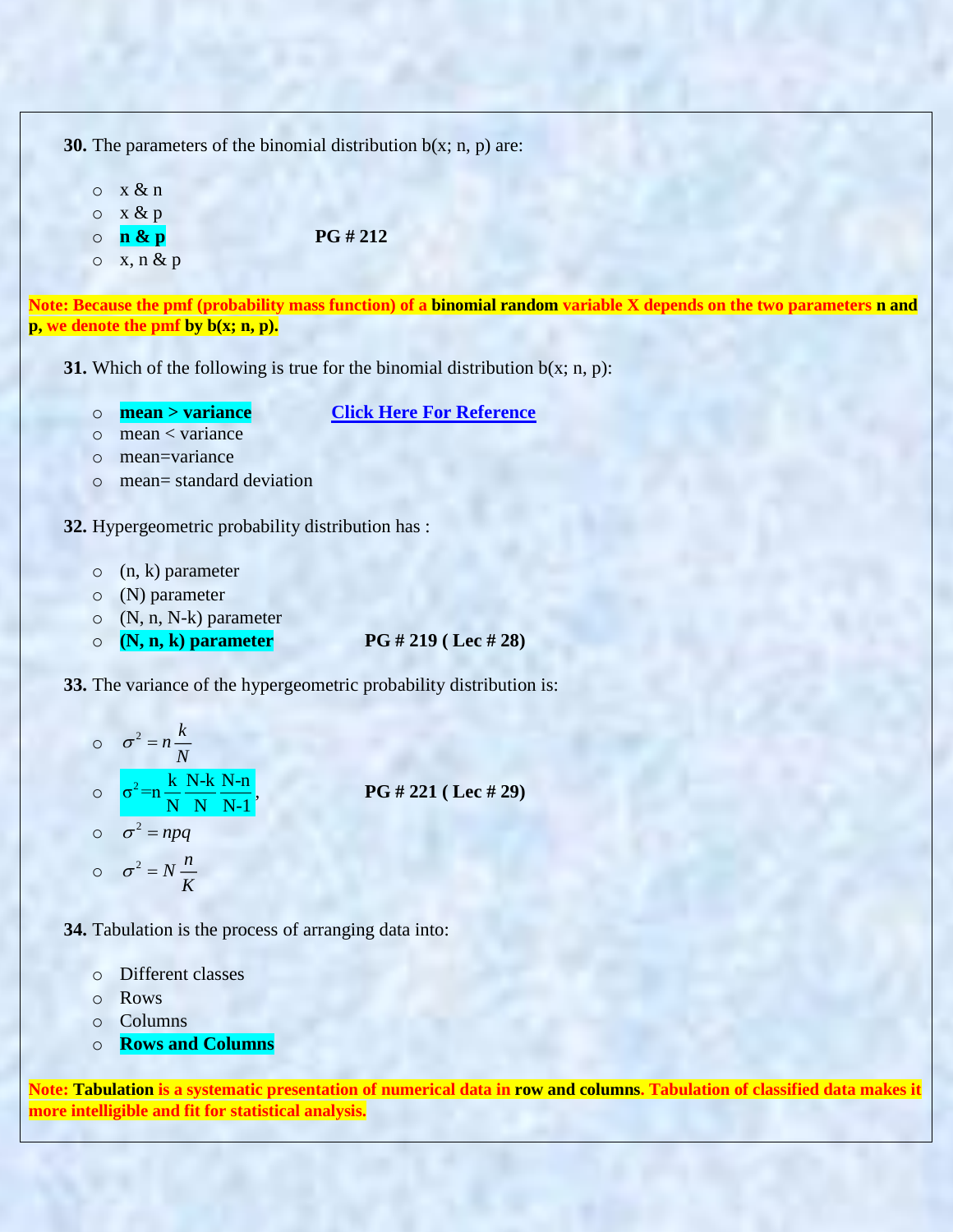```
35. A simple bar chart consists of:
```
- o Vertical bars
- o Horizontal bars
- o **Vertical or Horizontal bars PG # 24 ( Lec # 3)**
- o Multiple bars

**36.** Which one is the formula to calculate the approximate value of class interval?

- o Minimum value/Range
- o Maximum value/No. of classes
- o **No. of classes/Range PG # 29 ( Lec # 4)**
- o Range/ No. of classes

**37.** Which one of the following is equal to the 2nd quartile:

 $O$   $P_{33}$  $O_3$ o **Median PG # 69 ( Lec # 8)** o Mode

**38.** For the independent events A and B if P (A) = 0.15, P (B) = 0.50 then P (A  $\cap$  B) = .............

- $0.50$ o **0.075 PG # 162** o 0.125
- $0.060$

**39.** Which one of the following measure is not based on all the observations?

- o Arithmetic Mean
- o Geometric Mean
- o Harmonic Mean
- o **Mode**

**Note: Mode is that value of the variable which occurs or repeats itself maximum number of item.**

**40.** When each outcome of a sample space has equal chance to occur as any other, the outcomes are called:

- o Mutually exclusive
- o **Equally likely PG # 147 ( Lec # 17)**
- o Not mutually exclusive
- o Exhaustive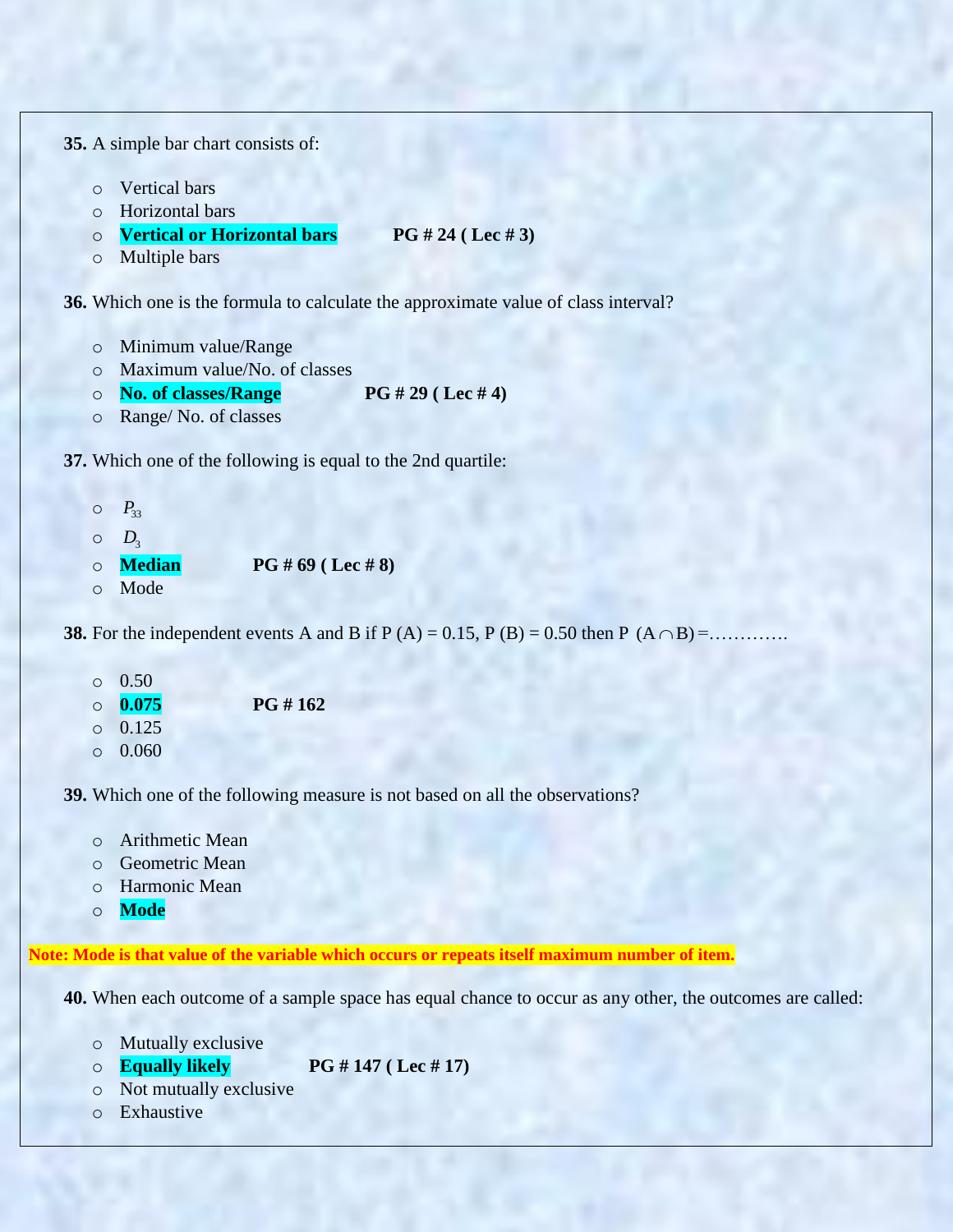**41.** An expected value of a random variable is equal to:

- o Variance
- o **Mean PG # 191(Lec # 25)**
- o Standard deviation
- o Covariance

**42.** The sum of deviations is zero, when deviations are taken from:

- o **Mean**
- o Median
- o Mode
- o H.M

**43.** The distribution function  $F(x)$  is equal to

- $O$   $P(X = x)$
- $O \qquad P(X \leq x)$ **PG # 174 ( Lec # 23)**
- $O$   $P(X \geq x)$
- $O$   $P(X > x)$

**44.** In a one-way ANOVA:

- $\circ$  The interaction term has  $(c 1)(n 1)$  degrees of freedom
- o An interaction term is given
- o **An interaction effect can be tested [Click Here For Reference](http://pages.uoregon.edu/stevensj/interaction.pdf)**
- o There is no interaction term

**45.** The degrees of freedom for a t-test with sample size 'n' is:

```
o n-1 PG # 341 ( Lec # 45)
o n+1o n-2o n+2
```
**46.** Rumour has reached the Trading Standards Officer that the manufacturer ABC is deliberately underfilling his cartons of orange juice. It is decided that a sample should be taken to check this claim. The stated contents on the carton are 100 ml on the average, then the null hypothesis is:

- $\circ$   $H_0: \mu = 100$ **PG # 278 ( Lec # 36 )**  $O \quad H_0: \mu > 100$  $O \quad H_0: \mu < 100$
- $\circ$  *H*<sub>0</sub>:  $\mu \neq 100$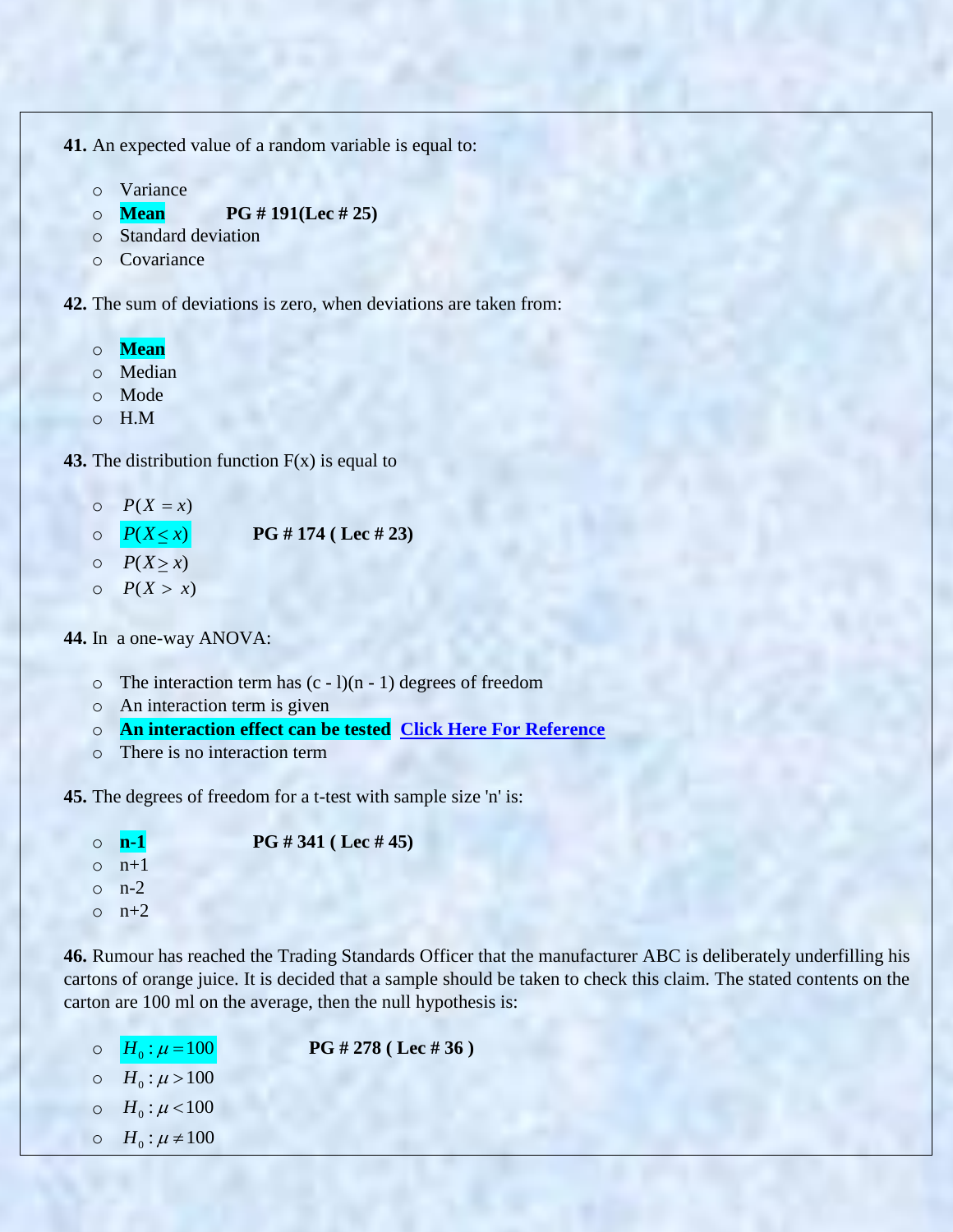**47.** When c is a constant, then E(c) is:

```
o 0
o 1
o c PG # 180 ( Lec # 23 )
\circ –c
```
**48.** The combined distribution of more than two random variables is:

- o Univariate distribution
- o **Joint distribution PG # 194 ( Lec # 25 )**
- o Marginal distribution
- o Bivariate distribution

**49.** The test statistic used in analysis of variance procedure follow the :

- $\circ$   $x^2$ -distribution
- o T- distribution
- o Z-distribution
- o **F- distribution [Click Here For Reference](http://blog.minitab.com/blog/adventures-in-statistics-2/understanding-analysis-of-variance-anova-and-the-f-test)**

**50.** In normal distribution  $\beta_2 =$ ....................

| $\circ$ 1 |           |                      |
|-----------|-----------|----------------------|
|           | $\circ$ 2 |                      |
|           | $\circ$ 3 | PG # 119 ( Lee # 14) |
|           | $\circ$ 0 |                      |

**51.** In a symmetrical distribution, the coefficient of skewness is equal to :

```
\circ -1\circ +1o 0
o 2
```
**Note: If the coefficient of skewness is equal to zero, the shape of the distribution is symmetric.**

**52.** Which measure of dispersion is used to compare the variation of two data sets?

o **Coefficient of variation PG # 92 ( Lec # 11 )**

- o Coefficient of comparison
- o Mean deviation
- o Standard deviation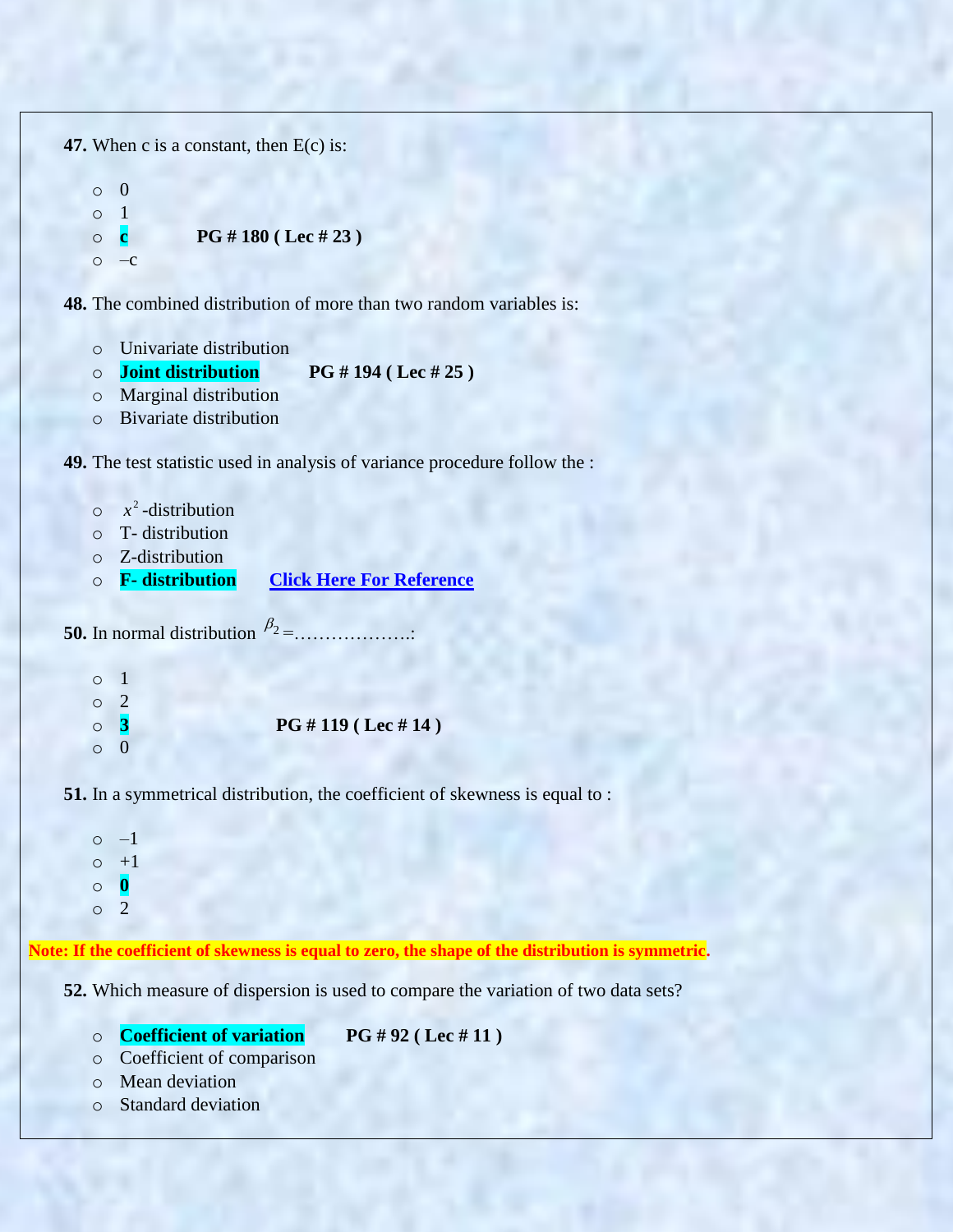**53.** If S.D( X ) = 5 then S.D  $\left(\frac{2X+5}{2}\right)$  $\frac{X+5}{2}$ =

> o 5 o 10 o 15

o **7.5**

**54.** The deviation of a distribution from symmetry is called:

- o Kurtosis
- o **Skewness**
- o Dispersion
- o Flatness

**55.** Which one is the correct formula to find the desired sample size?



**PG # 276 ( Lec # 36 )**

$$
n = \left(\frac{Z_{\alpha/2}\sqrt{\sigma}}{e}\right)^2
$$
  

$$
n = \left(\frac{Z_{\alpha/2}\overline{X}}{e}\right)^2
$$
  

$$
n = \frac{Z_{\alpha/2}\sigma}{e}
$$

**56.** A judge can acquit a guilty person is the example of:

- o Type I error
- o Type II error
- o **Correct decision PG # 278**
- o No information regarding this

**57.** Ideally, the width of confidence interval should be:

o **0 PG # 270** o 1 o 99 o 100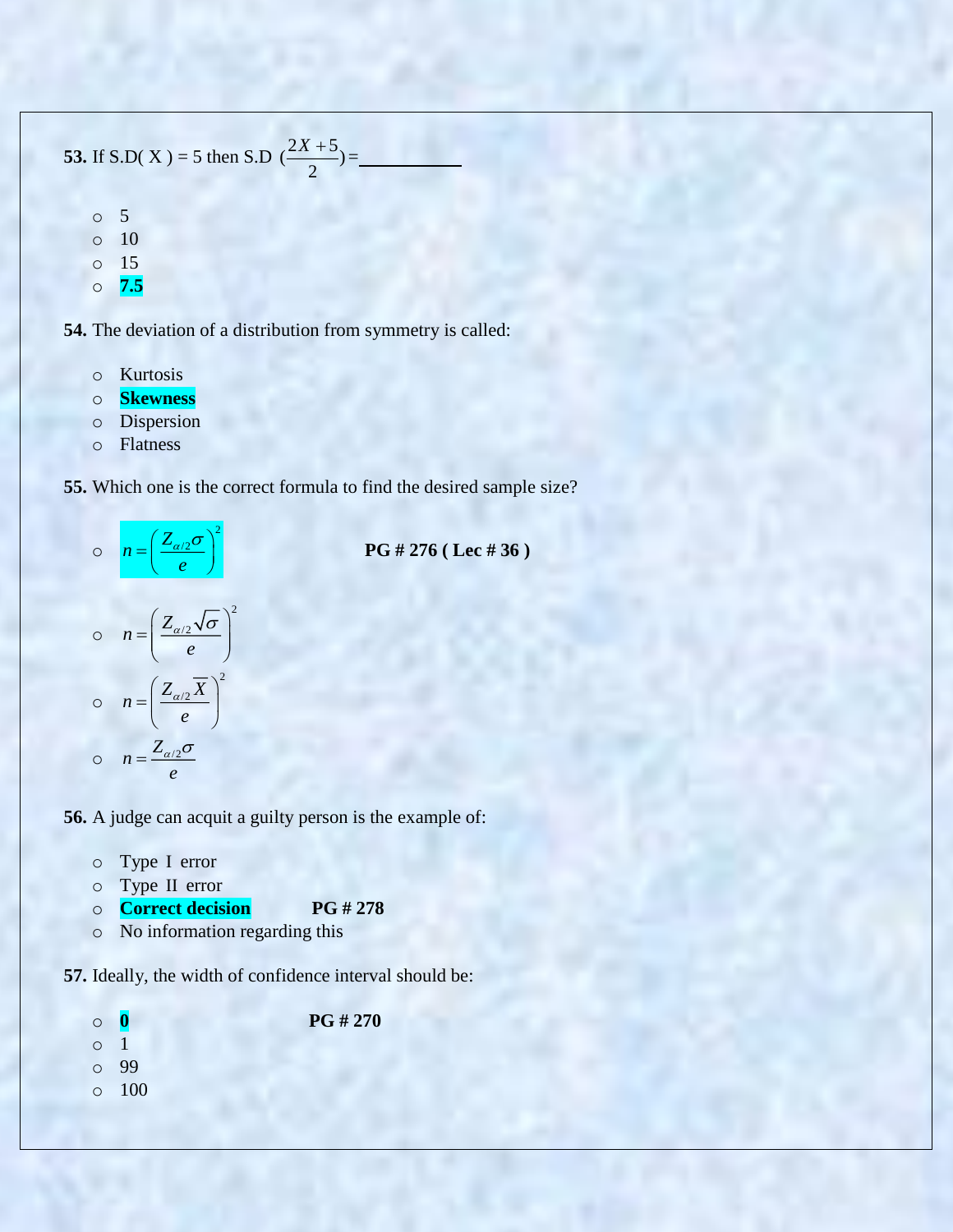**58.** If the sampling distribution of *X* is normal, we would expect 99% of the sample means to be within the interval:

$$
\begin{array}{ll}\n\circ & \mu_x \pm 2\sigma_x \\
\circ & \mu_x \pm 1.96\sigma_x \\
\circ & \mu_x \pm 2.58\sigma_x \\
\circ & \mu_x \pm \sigma_x\n\end{array}
$$

**59.** Mean of the F - distribution is possible only, when

 $0 \quad v_1 > 2$  $\circ \quad v_2 > 2$ **PG # 312 ( Lec # 42 )**  $0 \quad v_1 < 2$  $0 \quad v_2 < 2$ 

**60.** In Statistics, we have MSE which is abbreviation of:

o **Mean square error PG # 330 ( Lec # 44 )**

- o Measured square error
- o Medical screening exam
- o Major sampling error

**61.** As the degree of freedom increases, the t-distribution tends to coincide with:

- o Binomial distribute
- o Uniform distribution
- o Hypergeometric distribution
- o **Normal distribution PG # 293 ( Lec # 39 )**

**62.** If X and Y are independent variables, then E (XY) is:

|  | E(XX) |
|--|-------|
|--|-------|

- o **E(X).E(Y)**
- $O(X.E(Y))$
- $\circ$  Y.E(X)

**63.** What are the number of ways in which four books can be arranged on a shelf?

| $\circ$ 4 |            |                      |
|-----------|------------|----------------------|
| $\circ$ 6 |            |                      |
|           | $\circ$ 12 |                      |
|           | $\circ$ 24 | PG # 141 ( Lee # 17) |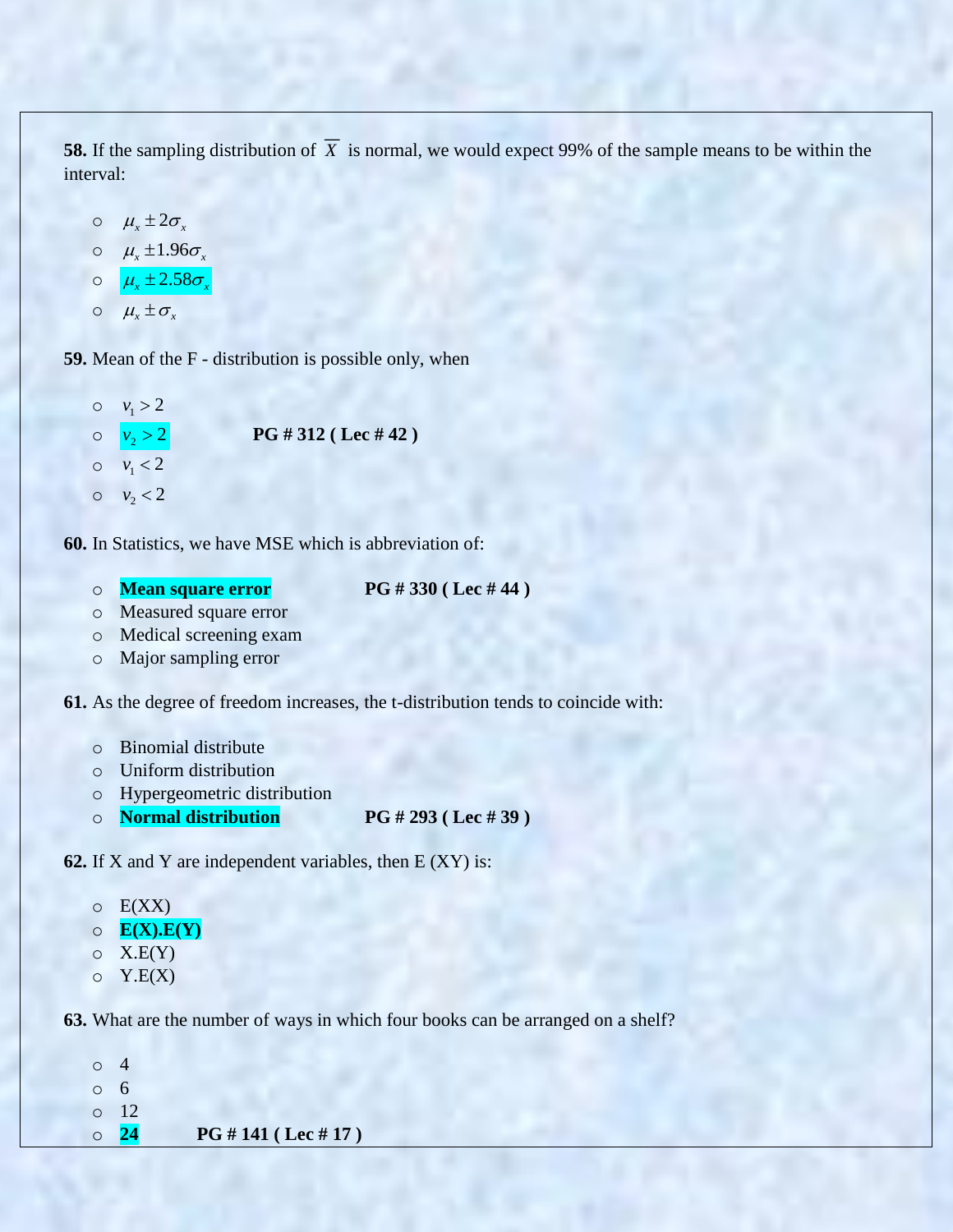**64.** When  $f(x)$  is continuous probability function for  $1 < X < 5$ , then  $P(X < 1)$  is:

- o 0
- o **0.25**
- $\circ$  0.5
- o 1

**65.** For any two estimators T1 and T2, if VAR (T1) < VAR(T2), then T1 is:

- o Unbaised
- o Sufficient
- o **Efficient PG # 261 ( Lec # 34 )**
- o Consistent

**66.** If an estimator gets closer to the population parameter by increasing sample size then it is known as:

- o **Consistent estimator PG # 260 ( Lec # 33 )**
- o Sufficient estimator
- o Efficient estimator
- o Unbiased estimator

**67.** Which of the following comes first to make frequency distribution.

- o Number of Groups
- o Class interval
- o **Range PG # 28 ( Lec # 4 )**
- o Tally marks

**68.** What curve shape would you expect for the distribution of death rates of population of all age groups?

- o Symmetrical curve
- o Skewed to the right
- o Skewed to the left
- o **U shape curve PG # 41 ( Lec # 5 )**

**69.** Which one is the measure of central tendency:

- o Variation of the distribution
- o **Average of the distribution PG # 51 ( Lec # 6 )**
- o Scatterness of the distribution
- o Dispersion of the distribution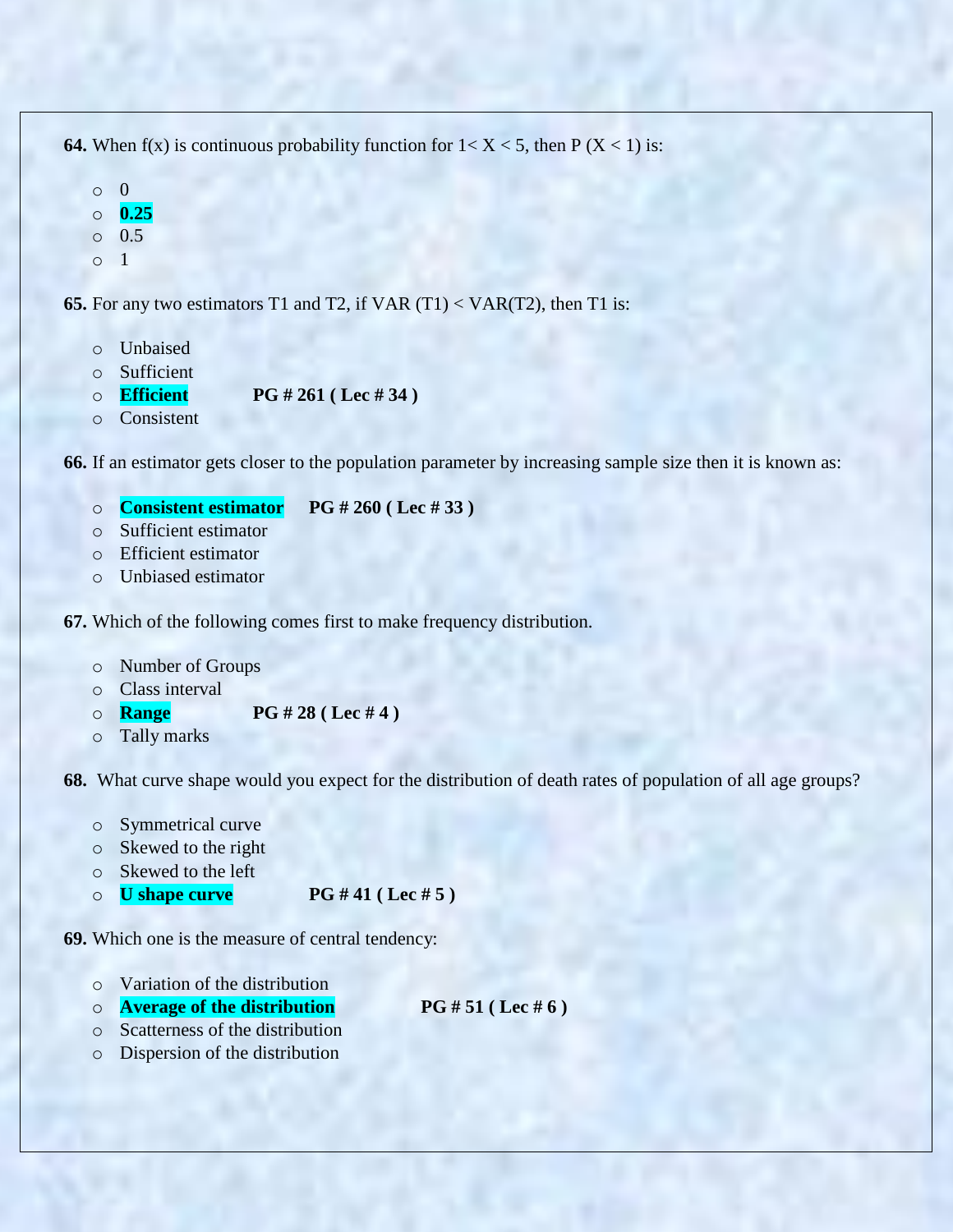**70.** The mean of the F–distribution is:

$$
\frac{v_1}{v_1 - 2} \text{ for } v_1 > 2
$$
\n  
\n
$$
\frac{v_2}{v_2 - 2} \text{ for } v_2 > 2
$$
\n  
\n
$$
\frac{v_1}{v_1 - 2} \text{ for } v_1 \ge 2
$$
\n  
\n
$$
\frac{v_2}{v_1 - 2} \text{ for } v_1 \le 2
$$
\n  
\n
$$
\frac{v_2}{v_2 - 2} \text{ for } v_1 \le 2
$$

**71.** The F-distribution always ranges from:

- $\circ$  0 to 1
- $\circ$  0 to  $-\infty$
- $\circ$   $-\infty$  to  $+\infty$
- o **0 to PG # 312 ( Lec # 42 )**



- o It is a skewed distribution
- o **It is bell-shaped PG # 226**
- o It is not asymptotic
- o It is leptokurtic

**Note: What are the characteristics of the normal distribution**

- **- Unimodal**
- **- Symmetrical**
- **- "Bell-shaped"**
- **- The left and right tails continue to infinity without touching the X-axis**
- **- The mean is the population mean (mew)**
- **- The standard deviation is the population standard deviation (little sigma)**

**73.** For the given poisson distribution  $P(X = 1) \frac{e^{-0.135} 0.135^{1}}{1!}$ 1!  $P(X=1) \frac{e^{-x}}{x}$  $t = 1$ )  $\frac{t}{t} = 0.133$  the mean value is:

o 0.135 *e*  $\circ$   $-0.135$ o 0.135 **PG # 223 ( Lec # 29 )** o 1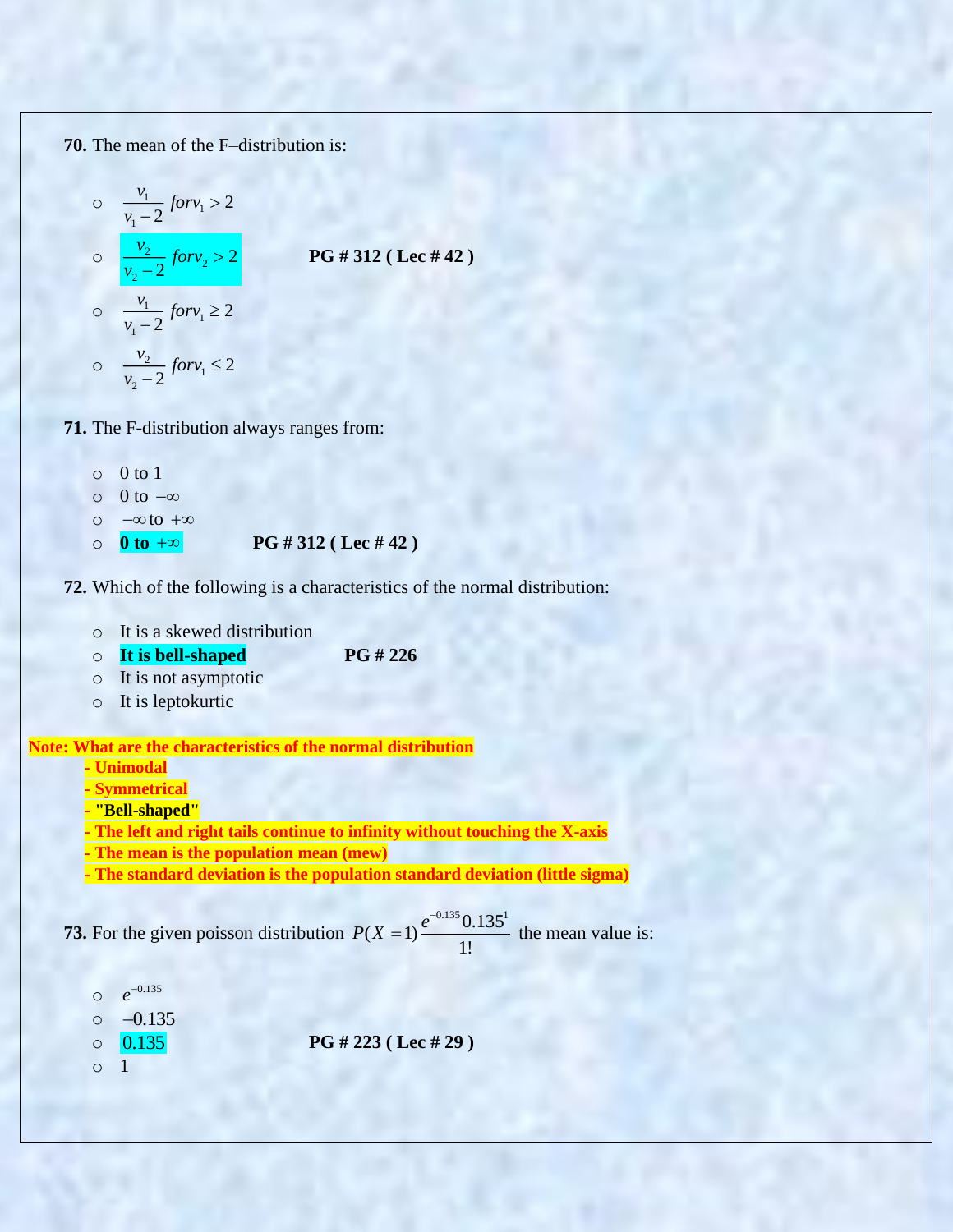**74.** A good way to get a small standard error is to use a

- o Repeated sampling
- o Small sample
- o **Large sample**
- o Large population

**75.** The difference between the largest and the smallest data values is called the

- o Variance
- o Interquartile range
- o **Range**
- o Coefficient of variation

**76.** Which is appropriate average for finding the average speed of a car:

- o Mean
- o Geometric mean
- o **Harmonic mean PG # 78 and 79 (Lec # 9)**
- o Weighted mean
- **77.** Which one is the formula of mid range:
	- $0 \quad x_m x_0$
	- $0 \quad x_0 x_m$

$$
\circ \quad \frac{x_0 - x_m}{\cdot}
$$

2

o 0 2  $x_{0} + x$ **PG # 80 ( Lec # 9 )**

**78.** Which one of the following is a meso-kurtic curve?

- o Negatively skewed
- o Positively skewed
- o J-shaped
- o **Normal PG # 114 ( Lec # 14 )**

**79.** If you draw all possible samples from some population, calculate the mean for each of the sample and construct the probability distribution of the sample means, what would you have?

- o A population distribution
- o Logical sample distribution
- o **A sampling distribution PG # 242 ( Lec # 31 )**
- o A parameter distribution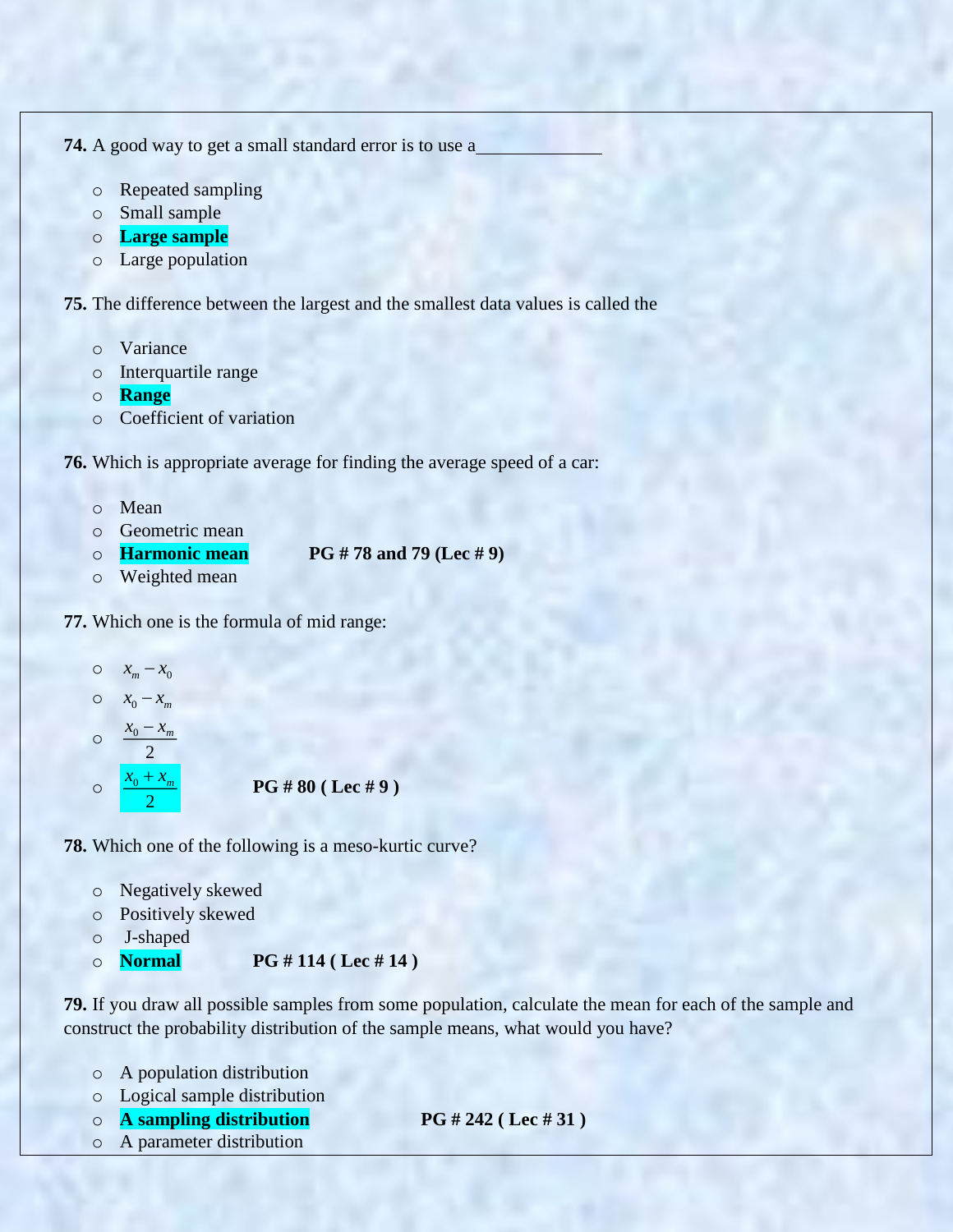**80.** By definition  $f(y | x) =$ 

 $\circ$   $f(y)$  $\circ$   $f(x, y)$ o  $(x, y)$  $\left( x\right)$  $f(x, y)$ *h x* **PG # 198 ( Lec # 26 )**  $\circ$   $\frac{f(x, y)}{f(x, y)}$  $(y)$  $f(x, y)$ *h y*

**81.** For degree of freedom  $v > 2$  the variance of t-distribution is always:

- o Greater than zero
- o Less than one
- o Equal to one
- o **Greater than one PG # 294 ( Lec # 39 )**

**82.** Which one of the formula will be used to find out the confidence interval for  $\mu$ , when population variance unknown and sample size is large?

 $\circ$   $x \pm z_{\alpha/2}$  $\frac{-}{x} \pm z_{\alpha/2} \frac{s}{f}$ *n*  $\pm z_\alpha$  $\circ$   $x \pm t_{\alpha/2(v)}$  $\frac{1}{x}$   $\pm t_{\alpha/2(y)}$   $\frac{s}{f}$ *n*  $\pm t_{\alpha}$  $\circ$   $x \pm t_{\alpha/2}$  $\sqrt[n]{n}$  $\pm t_{\alpha/2} \frac{\sigma}{\sqrt{2}}$ o  $x \pm Z_{\alpha/2} \frac{e}{\sqrt{n-1}}$  $\int_0^{\alpha/2}$   $\sqrt{n}$  $\pm Z_{\alpha/2} \frac{\sigma}{\sqrt{n-1}}$ 

**PG # 268**

83. In the test of goodness of fit, the is used as a test statistic.

o F o T o Z o  $x^2$ **PG # 332 ( Lec # 44 )**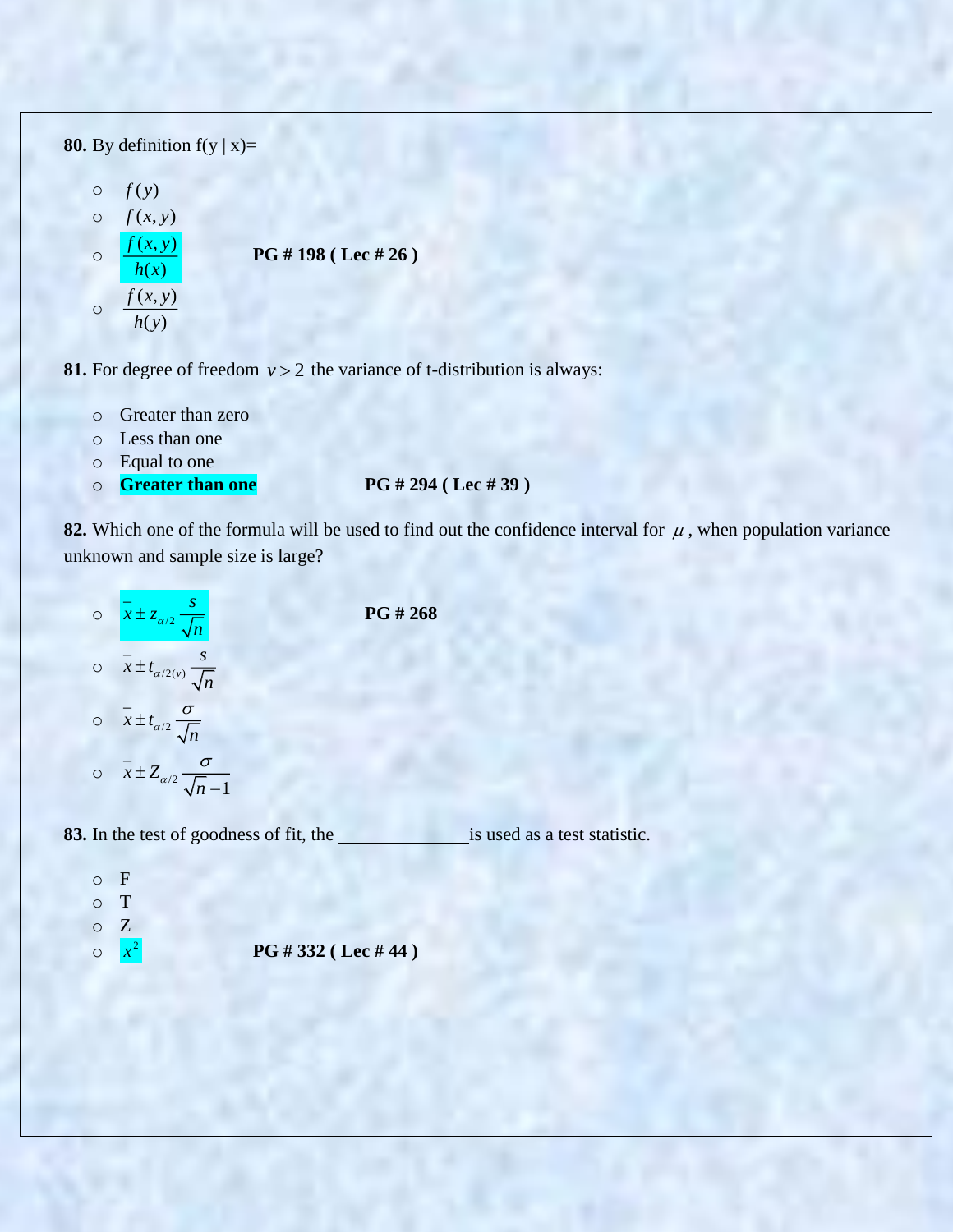**84.** If there are 8 treatments with 6 blocks in a randomized completed block design then what are the degrees of freedom for treatments?

o 5 o 4 o 6

o **7**

**According to formula "a" is denote the Treatment of Degree of Freedom, a-1 means number of treatment minus 1, 8-1=7**

| Degrees of Freedom<br>Source |              |
|------------------------------|--------------|
| <b>Treatment</b>             | $a-1$        |
| <b>Blocks</b>                | $h-1$        |
| <b>Residual</b>              | $(a-1)(b-1)$ |

**85.** Two continuous r.v."s X and Y are said to be independent if and only if :

- o  $f(x,y)=g(x)h(y)$ **PG # 200 ( Lec # 26 )**
- o  $f(x,y) \neq g(x)h(y)$
- $\circ$  f(x,y) > g(x) h(y)
- $\circ$  f(x,y) < g(x) h(y)

**86.** The lottery tickets issued for the purpose of money-making follows a:

- o Normal distribution
- o **Discrete uniform distribution PG # 210 ( Lec # 27 )**
- o Binomial distribution
- o Hypergeometric distribution

**87.** Uniform distribution is defined by:

- o Largest value
- o **Largest and smallest value**
- o Smallest value
- o Central value

**88.** Quantitative variable is further divided into:

- o Continuous variable
- o Discrete variable
- o **Continuous & Discrete variable PG # 9 ( Lec # 1 )**
- o None of the above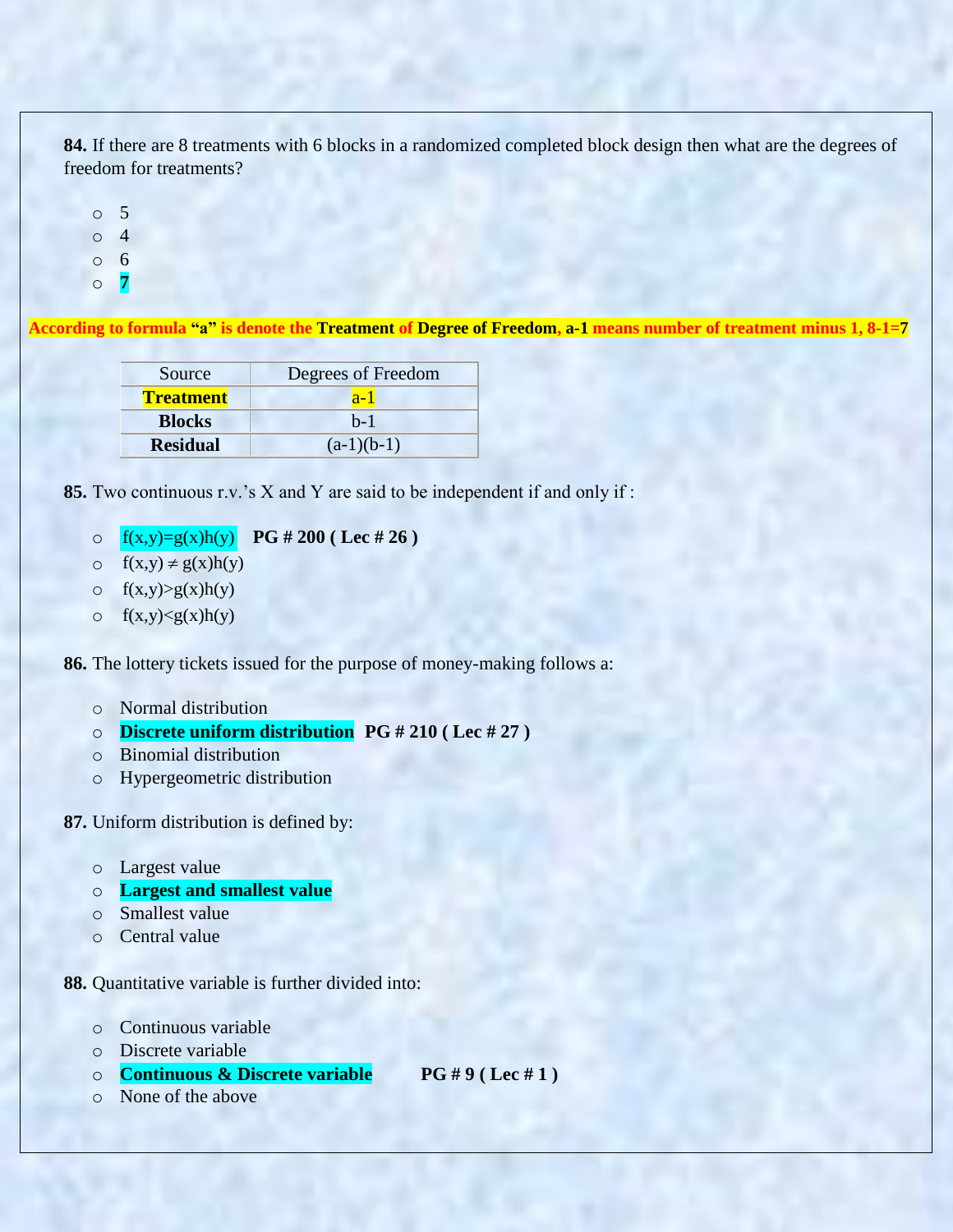**89.** Color of the dress is the example of:

- o **Qualitative data**
- o Quantitative data
- o Continuous data
- o Discrete data

**Note: Qualitative data is information about qualities; information that can't actually be measured. Some examples of qualitative data are the softness of your skin, the grace with which you run, and the color of your eyes.**

**90.** Which one is commonly called a bell shaped distribution?

# o **Symmetrical**

- o Bimodal
- o Skewed
- o U shaped

#### **Note: See Mcq 72**

**91.** A fair coin is tossed three times, the probability that at least one head appear is:

- o 1/2
- $0 \frac{1}{8}$
- o 6/8
- o **7/8 PG # 150 ( Lec # 18 )**

**92.** The probability of simultaneous occurrence of two events is called:

- o Subjective probability
- o Conditional probability
- o **Joint probability PG # 194**
- o Prior probability

**Note: The simultaneous occurrence of two events A and B is called a JOINT event. The probability of a joint event is called a JOINT PROBABILITY.**

**93.** What is the stem part of 243:

- o 3 o 43 o 23
- o **24 PG # 47 (Lec # 6)**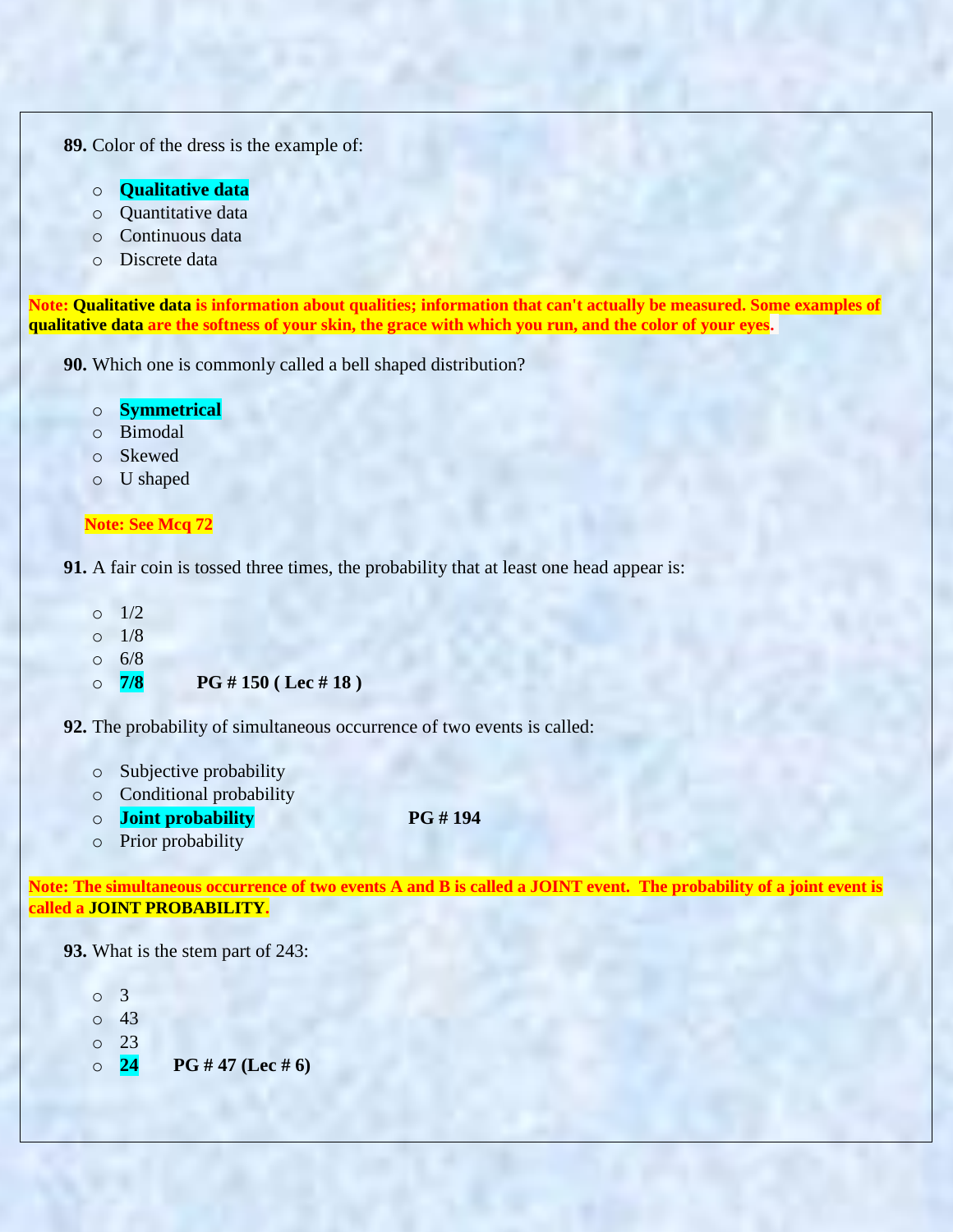**94.** A numerical value used as a summary measure for a sample, such as sample mean, is known as a:

- o Population Parameter
- o Sample Parameter
- o **Sample Statistic [Click Here For Reference](https://books.google.com.pk/books?id=OMMTCgAAQBAJ&pg=PA155&lpg=PA155&dq=A+numerical+value+used+as+a+summary+measure+for+a+sample,+such+as+sample+mean,+is+known+as+a&source=bl&ots=RH_eifyT4r&sig=A_BXRca_9MIK1sWoAki_QXszhdE&hl=en&sa=X&ved=0ahUKEwiS9N3Up6XYAhVBpo8KHbBGBbYQ6AEIVDAH#v=onepage&q=A%20numerical%20value%20used%20as%20a%20summary%20measure%20for%20a%20sample%2C%20such%20as%20sample%20mean%2C%20is%20known%20as%20a&f=false)**
- o Population mean

**95.** Given the series 1,2,1,1,2,2,2,2,3,4,5,3,2,3,1,4,2,3.Which one of the following is mode of the given series:

| O              | 4                |  |
|----------------|------------------|--|
|                | $\overline{4}$   |  |
| $\overline{O}$ | 3                |  |
|                | $\overline{2}$   |  |
| O              | 3                |  |
|                | $\overline{2}$   |  |
|                | $\overline{1}$   |  |
| О              | 3                |  |
|                | $\overline{2}^*$ |  |

**Note: Mode means repeating number in a series.**

**96.** P (A or B) = P (A) + P (B), then A and B are:

- o **Mutually exclusive events PG # 154 (Lec #19)**
- o Independent events
- o Exhaustive events
- o Equally likely events

**97.** First moment about origin is always equals to:

- o Mean
- o Variance
- o Standard Deviation
- o **Zero PG # 119**

```
98. E(4X + 5) =
```
- $\circ$  16 E (X)
- $0 \t16 E(X) + 5$
- $O<sub>12</sub>E(X)$
- 

 $\circ$  **4 E (X) + 5 PG # 192 (Lec # 25)**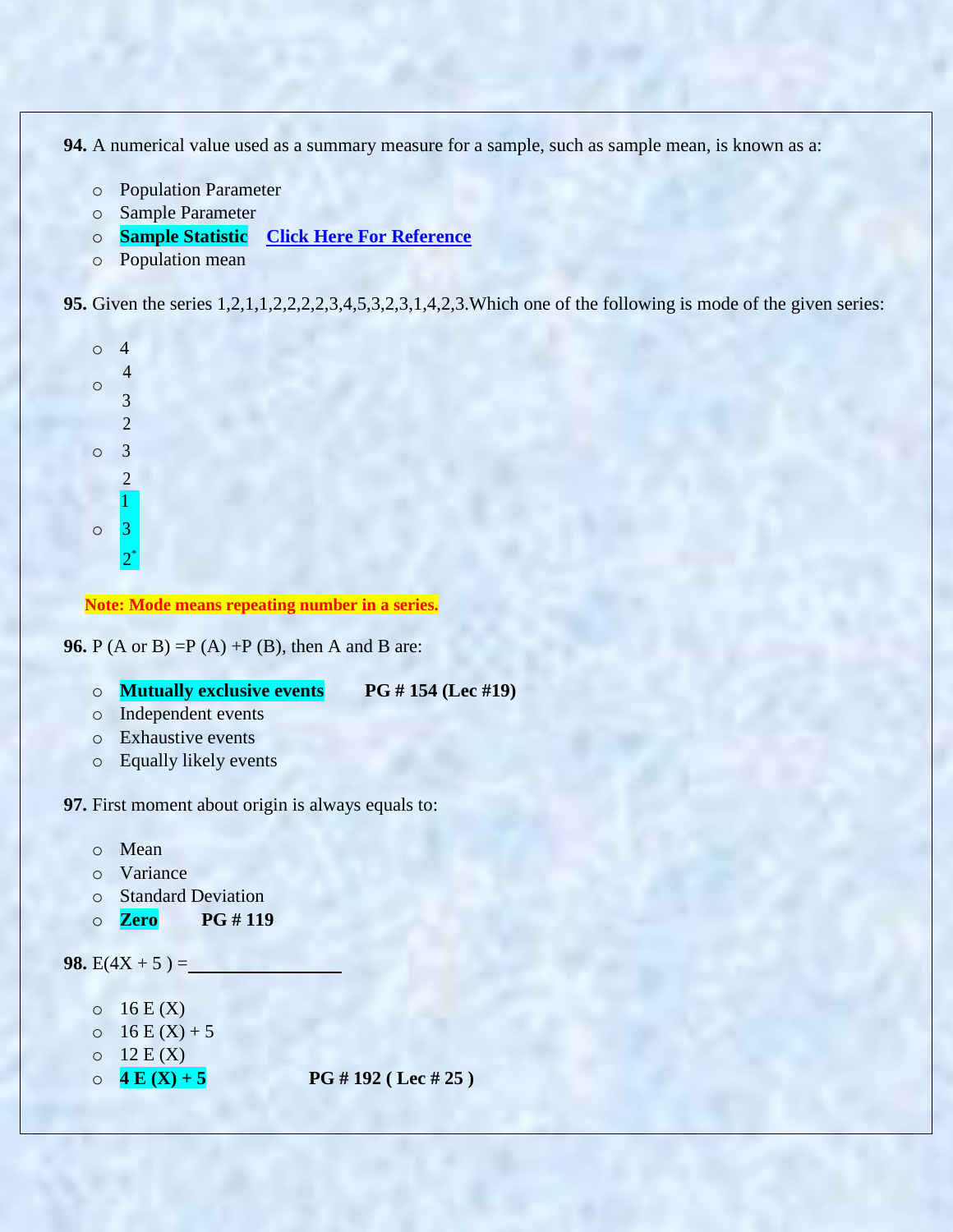**99.** If  $\sigma^2$  is unknown, then we use Z-test if the sample size is:

o  $n \geq 30$  $o$   $n < 30$  $o$  n=25  $o$   $n=20$ 

**100.** When a coin is tossed 3 times, the probability of 3 tails is:

o **1/8**  $O \quad 2/4$ o 3/8  $\circ$  2/8

**101.** The F-distribution has…………. Parameter.

o One o No o **Two PG # 312 ( Lec # 42 )** o Three

F-distribution has two parameters ν1 and ν2, which are known as the degrees of freedom of the F-distribution.

**102.** Which one of the following provides the basis for hypothesis testing?

- o Null hypothesis
- o Alternative hypothesis
- o Critical value
- o **Test-statistic**

**103.** Rumour has reached the Trading Standards Officer that the manufacturer ABC is deliberately underfilling his cartons of orange juice. It is decided that a sample should be taken to check this claim. The stated contents on the carton are 100 ml on the average, then the alternative hypothesis is:

- $\circ$  *H*<sub>0</sub> :  $\mu$  = 100
- $\circ$  *H*<sub>0</sub>:  $\mu$  > 100
- $O \quad H_0 : \mu < 100$
- $\circ$   $H_1$ :  $\mu \neq 100$ **PG # 278 ( Lec # 36 )**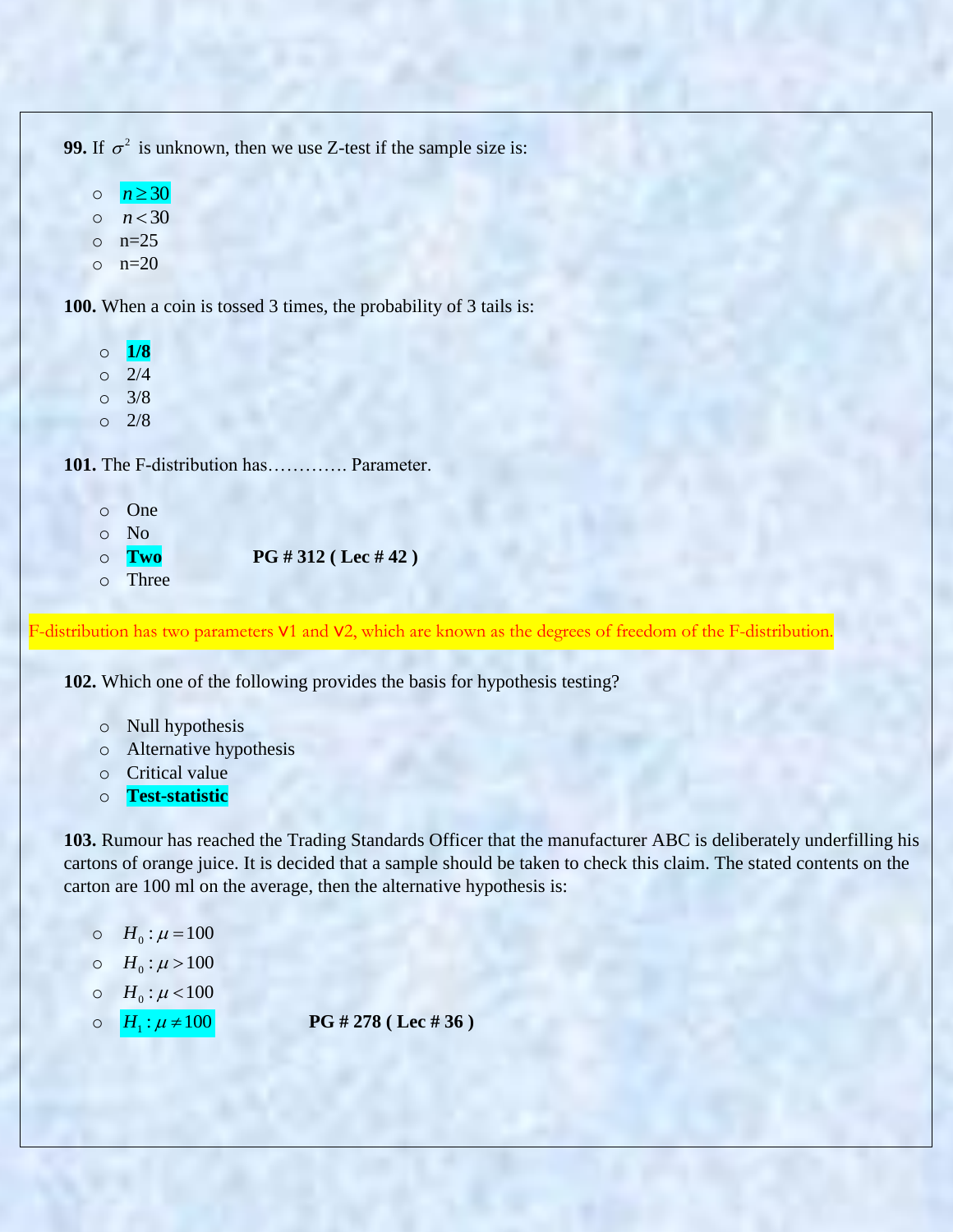**104.** By definition  $f(x_i|y_j) =$ 

$$
\circ \frac{f(x_i, y_j)}{h(y_j)}
$$
  

$$
\circ \frac{f(x_i, y_j)}{h(x_i)}
$$
  

$$
\circ f(x_i, y_j)
$$
  

$$
\circ f(y_j)
$$

Note: The conditional function  $f(x_i|y_j)$  gives the probability of the values of  $x_i$  when  $y = y_j$  ,  $f(x_i|y_j) =$  $(x_i, y_i)$  $(y_i)$ *i j j*  $f(x_i, y)$ *h y*

**105.** Which one of the following is the most common example of a situation for which the main parameter of interest is a population proportion?

- o An observational study
- o A normal experiment
- o A randomized experiment
- o **A binomial experiment**

**106.** An estimator which has the smallest standard error among all unbiased estimators fulfills the property of

- o Unbiasedness
- 

o **Efficiency PG # 261 ( Lec # 34 )**

- o Consistency
- o Sufficiency

**107.** Which of the following can never be taken as the probability of an event?

- o 1
- o 0
- o 0.5
- o **-0.5**

Note: Probability always lie between 0 and 1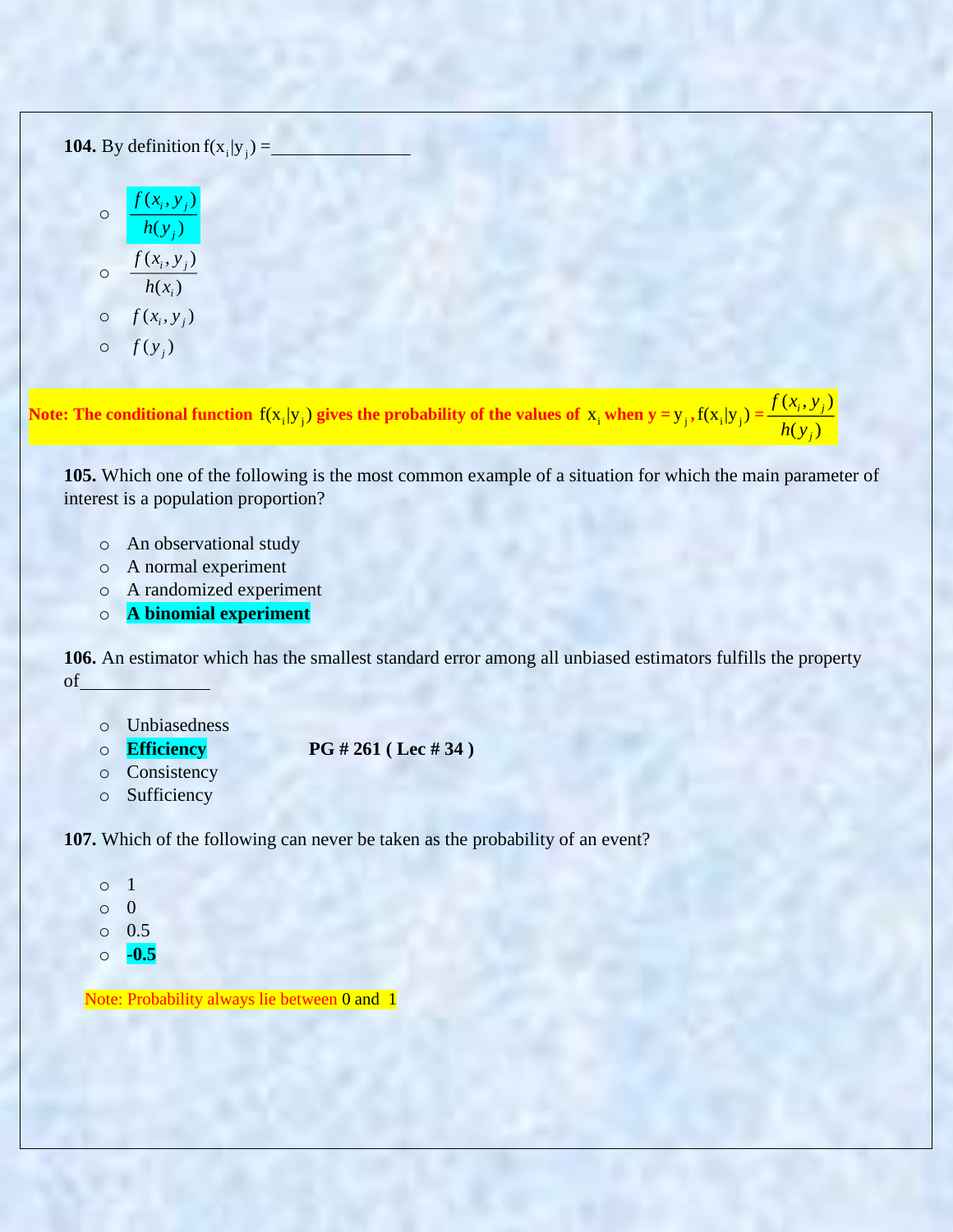**108.** A set is any well-defined collection of

- o Positive Objects
- o Negative Objects
- o Same Objects

## o **Distinct Objects PG # 133 ( Lec # 16 )**

**109.** Measure of dispersion is used to calculate the:

- o Central value
- o Highest value
- o Lowest value
- o **Scattered value PG # 82**

**110.** If X and Y are independent variables then  $\text{Var}(X - Y) =$ 

- o **Var(X) – Var(Y)**
- $\circ$  Var(X) + Var(Y)
- $\circ$  Var(X+Y)
- $\circ$  Var(X) x Var(Y)

**111.** How the standard error is decreased :

- o By decreasing the sample size
- o By decreasing the mean
- o By increasing the standard deviation
- o **By increasing the sample size**

**Note: The standard error decreases as the sample size increases.**

**112.** For  $\alpha = 0.01$ , the critical values of z for two tailed test are equal to:

```
\Omega -2.58 and +2.58
```
- $\circ$  -2.33 and +2.33
- $\circ$  -1.645 and +1.645
- 

 $\circ$  **1.96 and + 1.96 PG # 279 (Lec # 37)** 

**113.** "A point estimate plus/minus a few times the standard error of that estimate". This statement represents:

- o **Confidence interval PG # 270 ( Lec # 35 )**
- o Critical region
- o Acceptance region
- o Critical value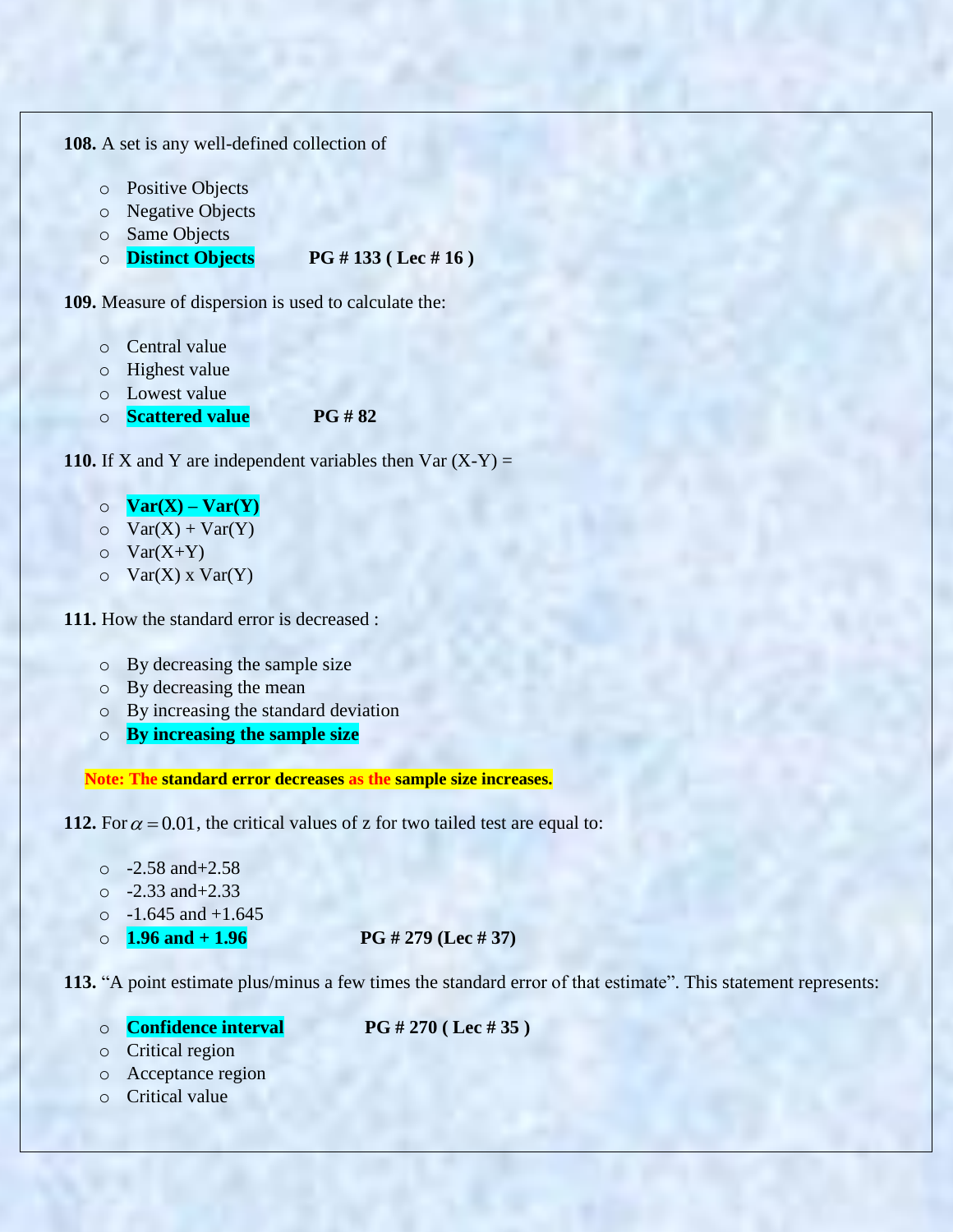**114.** The proportion of males in Pakistan is at least 0.48, the alternative hypothesis  $H_1$  is

- $O$   $P \leq 0.48$
- $P = 0.48$

 $\circ$   $P < 0.48$ *<sup>P</sup>* 0.48 **PG # 278**

 $O$   $P \ge 0.48$ 

**115.** To find the confidence interval for the ratio of two variances, we use

- o **F-Distribution**
- o Z-Distribution
- o Chi-square-Distribution
- o t-Distribution

#### **Note: Two variances:**

**F-distribution behind us, let's again jump right in by stating the confidence interval for the ratio of two population variances.**

**116.** The Chi-Square distribution is continuous distribution ranging from:

 $\circ$   $-\infty \leq x^2 \leq \infty$  $\circ$   $-\infty \leq x^2 \leq 1$  $\circ$   $-\infty \leq x^2 \leq 0$  $0 \leq x^2$ 

```
0    x PG # 307 (Lec # 41)
```
**117.** In a binomial experiment the total number of trials are:

- o **Fixed in advance PG # 211 (Lec # 27)**
- o Changeable according to situation
- o Unpredictable
- o Not independent

**118.** Which of the following value could not represent a coefficient of correlation?

- $r = 0.99$
- $\circ$  **r** = 1.09 PG # 128
- $\circ$   $r = -0.73$
- $\circ$   $r = -1$

Note:  $r$  is a pure number that lies between-land  $1$  i.e.  $-1 < r < 1$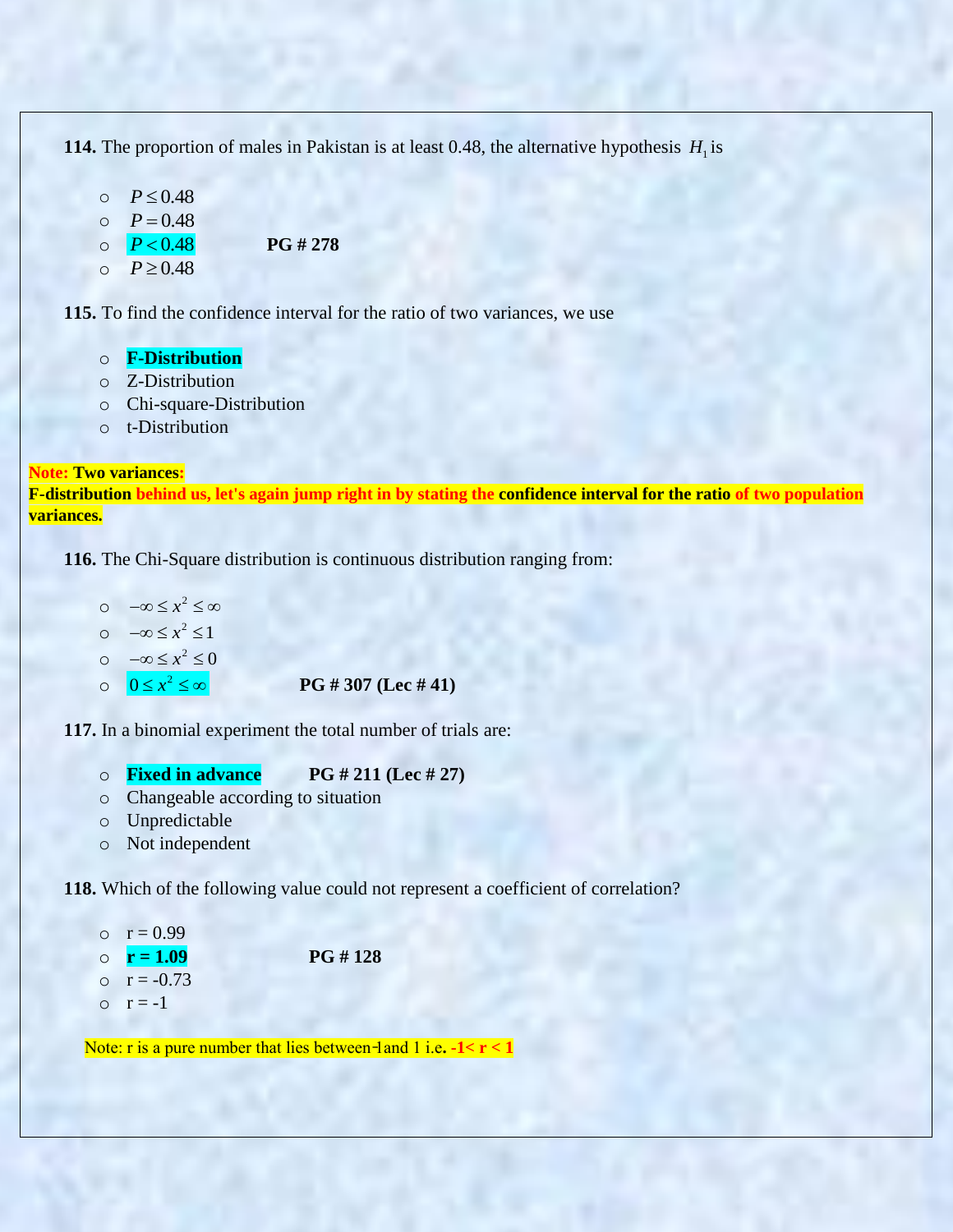**119.** In a one way ANOVA test there are 5 observations in each of three treatments. The degrees of freedom for the treatments is:

o 5 o 3 o 1 o **2**

**120.** If  $P(B|A) = 0.25$  and  $P(A \cap B) = 0.20$ , then  $P(A) =$ 

o 0.05 o **0.80**

o 0.95

o 0.75

Note:  $P(B|A) = \frac{P(A \cap B)}{P(A|B)}$  $(A)$  $P(A \cap B)$ *P A*  $\frac{\bigcap B\bigcap}{\longrightarrow}$  in that case we  $\frac{P(A \cap B)}{P(A)}$  $(B | A)$  $P(A \cap B)$  $P(B|A)$  $\frac{\bigcap B\big)}{\bigcap B\bigcap} = \frac{0.20}{\bigcap B\bigcap}$ 0.25 =0.8

**121.** If a random variable X denotes the number of heads when three distinct coins are tossed, the X assumed the values:

o **0,1,2,3**  $0 \quad 1,3,3,1$  $0 \t 1, 2, 3$  $0 \t 3.2$ 

**122.** When  $f(x)$  is continuous probability function, then  $P(X = 2)$  is:

o 1 o 0.5 o **0** o 0.25

**123.** Atmosphere pressure is the example of:

- o Constant
- o Qualitative variable
- o **Quantitative variable PG # 8 (Lec # 1 )**
- o None of the above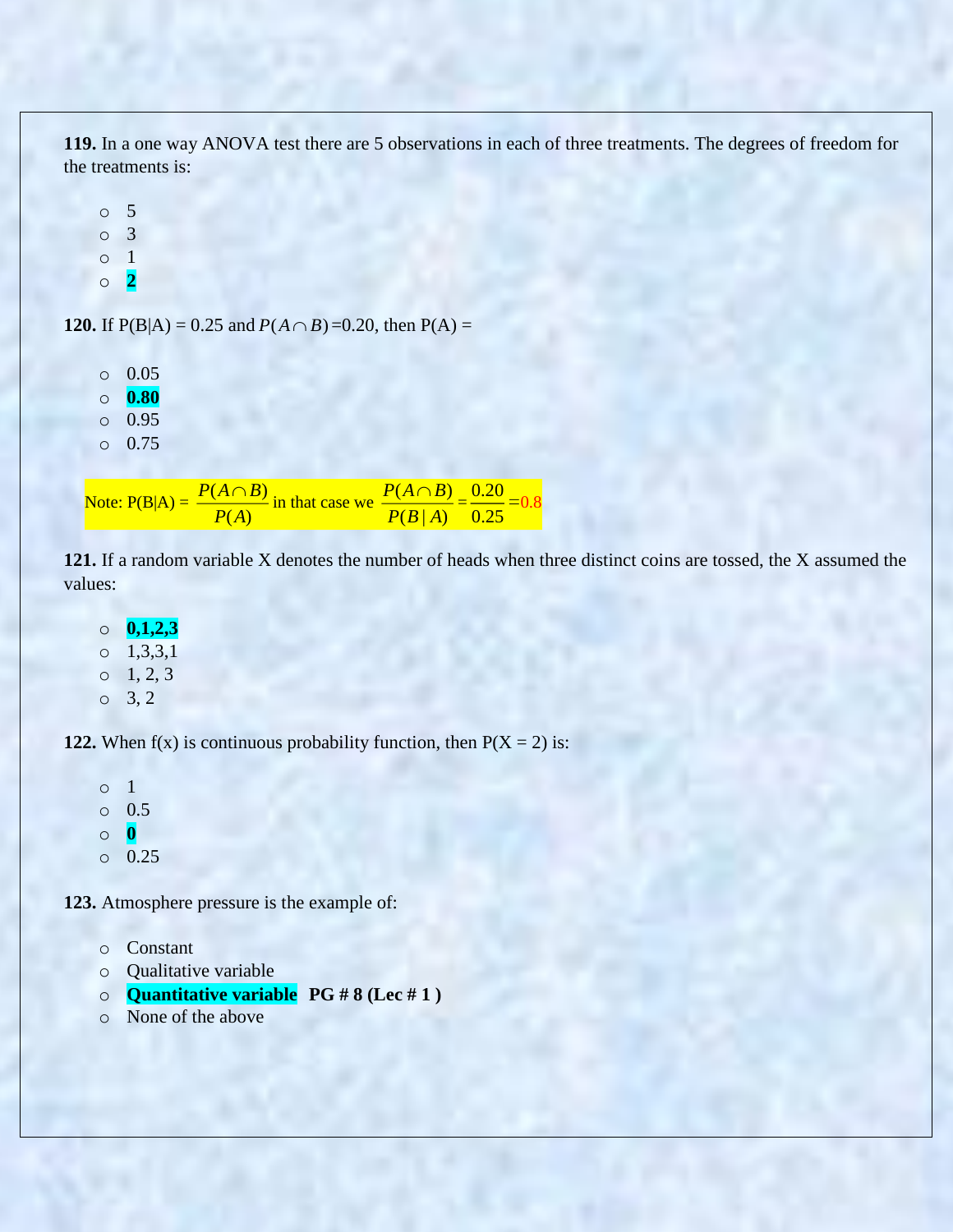**124.** Which of the following scale has true zero point?

o **Ratio Scale PG # 9 ( Lec # 1 )**

- o Interval scale
- o Nominal scale
- o Ordinal scale

**125.** Given the series 1,2,1,1,2,,2,2,2,3,3,4,5,3,2,3,1,4,2,3. Which one of the following is mode of the given seires:



**Note: Mode means repeating number in a series.**

**126.** Var  $(4X+5) =$ 

- $\circ$  16 Var (X) may be
- $0 \t 16$  Var  $(Xj+5)$
- $\circ$  **4 Var (X) + 5**
- $\circ$  12 Var (X)

**127.** The hyper geometric random variable is a(an):

- o Continuous variable
- o **Discrete variable**
- o Undefined
- o Independent variable

Note: The probability mass function of the discrete random variable *X* is called the **hypergeometric distribution**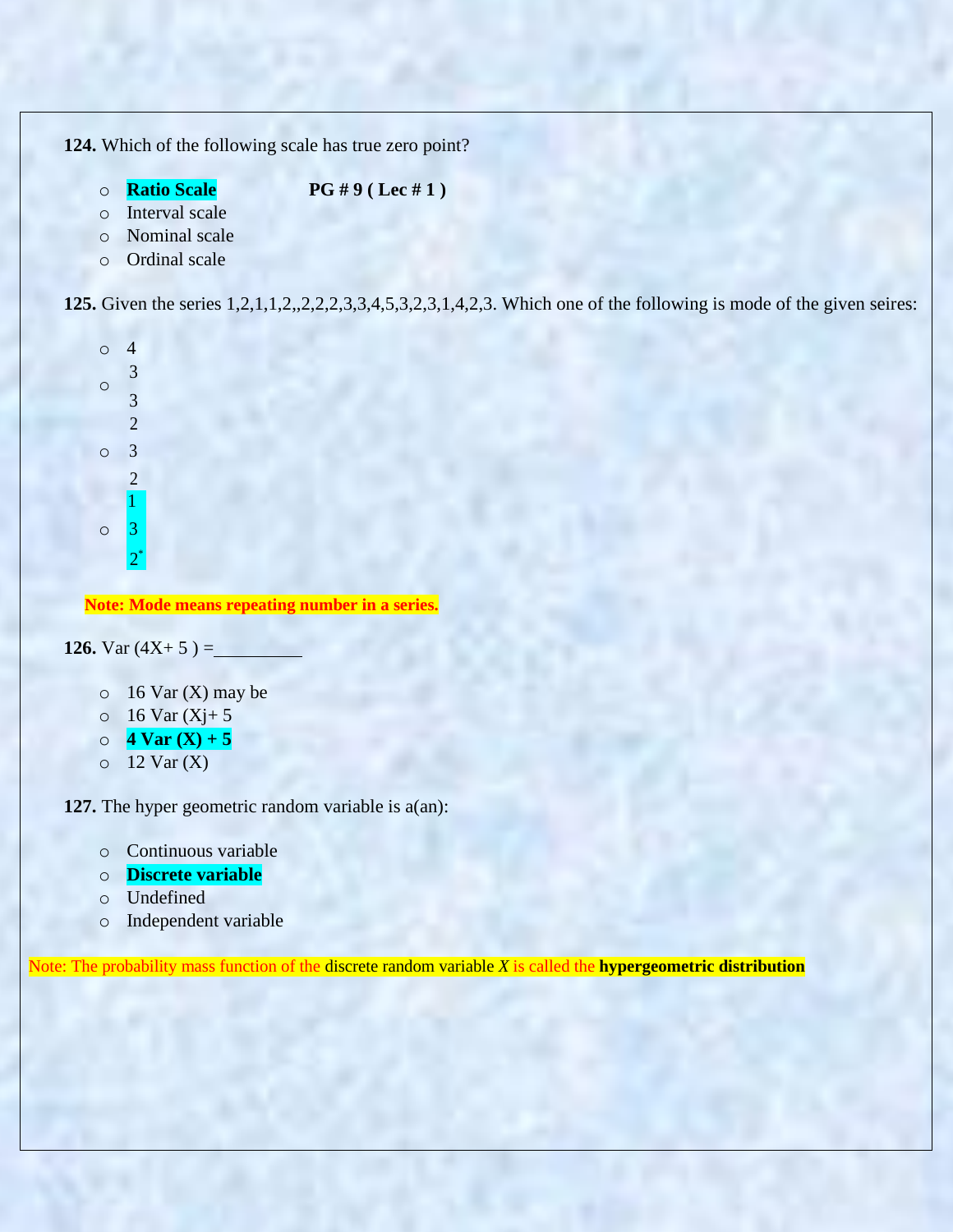**128.** Assuming that following is a probability distribution, then what is the value of 'a':

|     | P(X) | 0.1 |  |  |
|-----|------|-----|--|--|
| 0.6 |      |     |  |  |

o **0.8**

 $\circ$ 

o 0.2

o 0.4

**129.** If f (x, y) is bivariate probability density function of continuous random variables X and Y then marginal density function of y i.e *h(y)*is:



130. is a range of numbers inferred from the sample that has a certain probability of including the population parameter over the long run.

- o Hypothesis
- o Lower limit
- o **Confidence interval**
- o Probability limit

**131.** Test Statistics  $x^2$  is equal to:

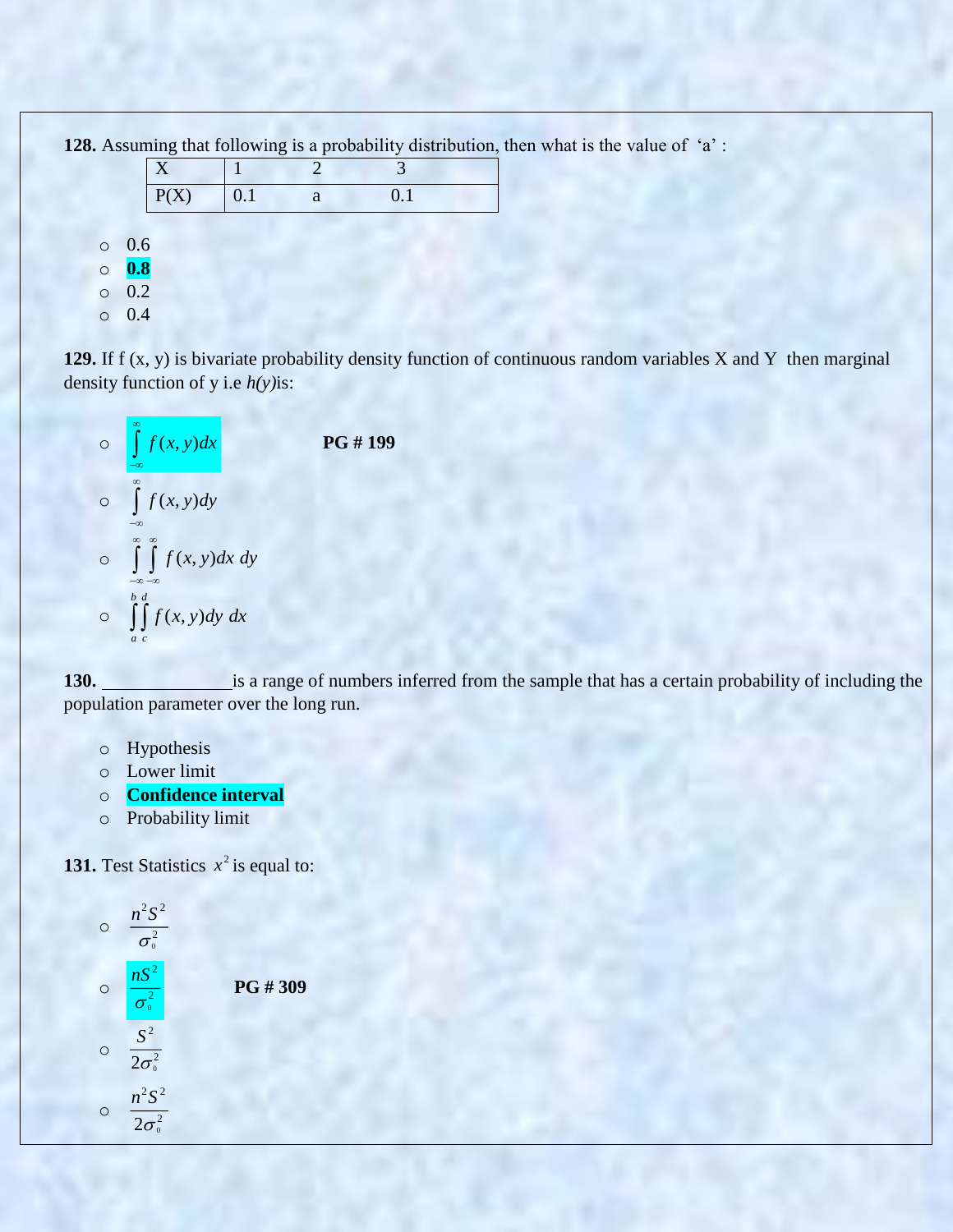**132.** The LSD test is applied when the null hypothesis is:

- o **Rejected PG # 331 ( Lec # 44 )**
- o Accepted
- o Finalized
- o Acknowledged

**133.** What is the probability of drawing a red-queen card from a well shuffled pack of 52 playing cards?

- o 4/52
- o **2/52**
- o 13/52
- o 26/52

# **Note: In a pack of 52 playing cards there are 2 red-queen cards**

**134.** The probability of drawing a spade card is:

- $\Omega$  1/52
- o 4/52
- o **13/52**
- $0.26/52$

#### **Note: Total spade cards in pack of 52 playing card is 13.**

**135.** In construction of a histogram, what would be taken along X-axis?

- o Midpoints
- o Class limits
- o Class interval
- o **Class boundaries**

**Note:** A histogram consists of a set of adjacent rectangles whose bases are marked off by class boundaries along the Xaxis, and whose heights are proportional to the frequencies associated with the respective classes.

**136.** If you connect the mid-points of rectangles in a histogram by a series of lines that also touches the x-axis from both ends, what will you get?

- o Ogive
- 
- o Frequency curve
- o Historigram

o **Frequency polygon [Click Here For Reference](https://books.google.com.pk/books?id=FbwicM--mVoC&pg=PA39&dq=histogram+by+a+series+of+lines+that+also+touches+the+x-axis+from+both+ends&hl=en&sa=X&ved=0ahUKEwik_5uV04LZAhUGcRQKHRp0ASQQ6AEIMDAC#v=onepage&q=touches%20the%20horizontal%20axis%20at%20both%20ends%20of%20the%20graph&f=false)**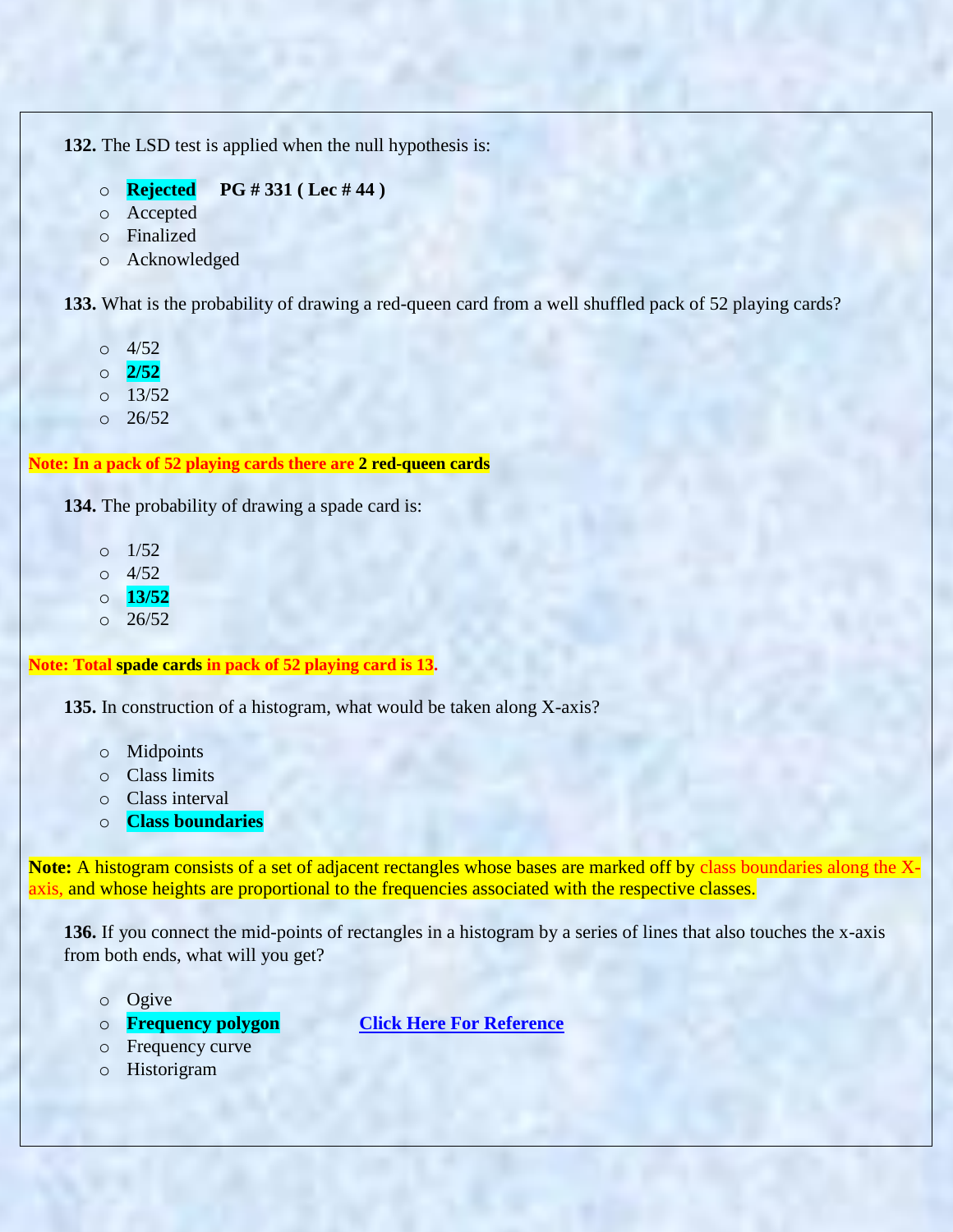

- o S
- o T
- o T
- o **S and T**

Note: Most Repeated value in a data set.

**140.** In a symmetrical distribution, if  $Q_1 = 20$ ,  $Q_2 = 30$  then  $Q_3$  is:

o **50**  $\circ$  40 o 30 o 10

 $Q_1 + Q_2 = Q_3 + 20 + 30 = 50$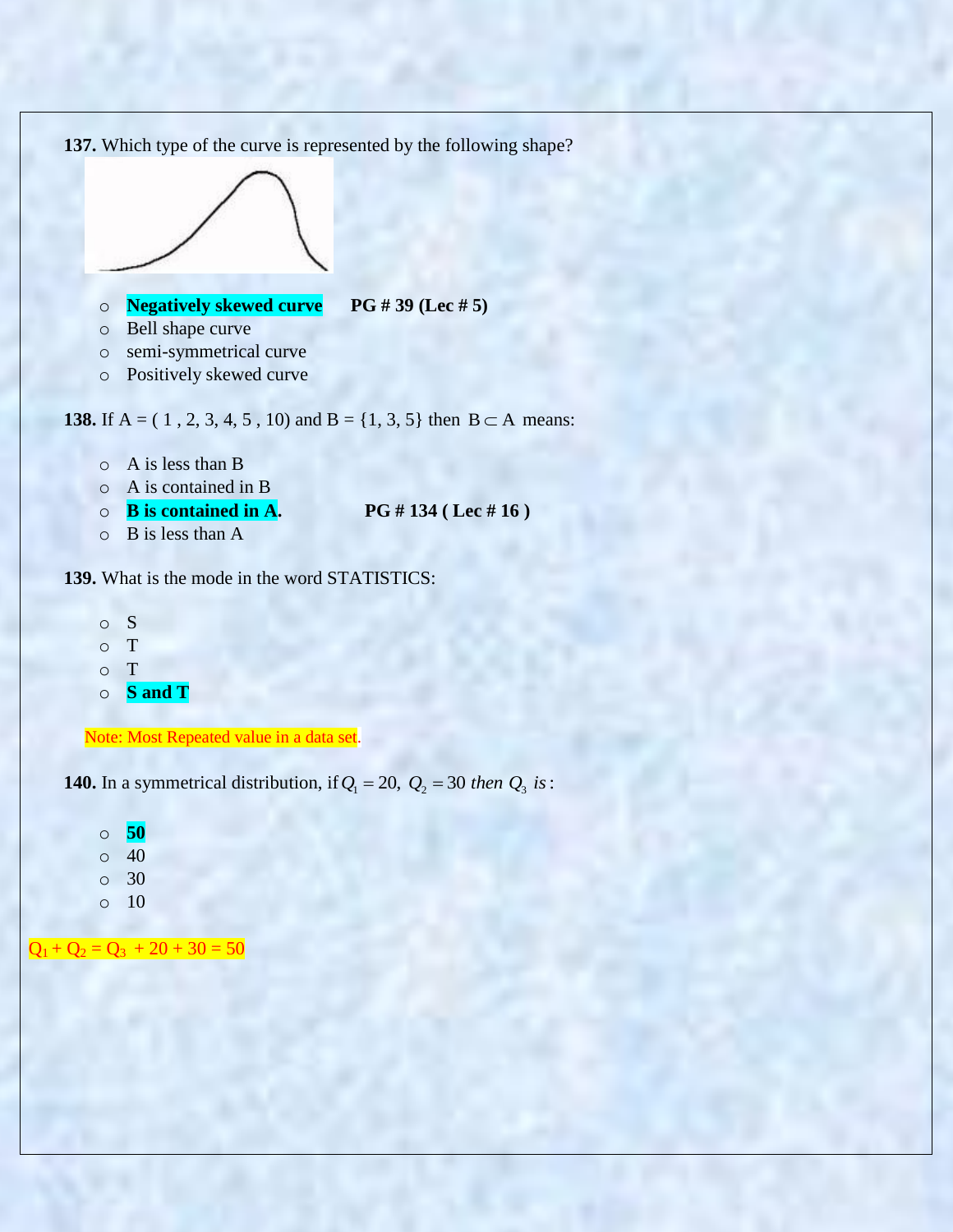**141.** Which one of the following is not a included in measures of central tendency:

o **Quartile Deviation PG # 51 (Lec # 6)**

- o Harmonic Mean
- o Geometric Mean
- o Arithmetic Mean

**Note: Quartile Deviation is not included in** measures of central tendency because in measure of central tendency (i.e. an average) indicates the location or general position of the distribution on the X axis, it is also known as a measure of location or position. Whereas **Quartile Deviation** is defined as half of the difference between the third and first quartiles.

**142.** The sum of deviations from mean is:

- o Maximum
- o Minimum
- o **Zero PG # 86 (Lec # 10 )**
- o Undefined

**143.** Mean deviation is always:

- o Less than Standard Deviation
- o Greater than Standard Deviation
- o Greater or equal to Standard Deviation
- o **Less or equal to Standard Deviation**

**144.** The probability of an event always lies between:

- $\circ$  0 and  $-\infty$
- $\circ$  -1 and +1
- o  $-\infty$  and  $+\infty$
- o **0 and 1**

Note: The probability of any event lies between **0** and 1

**145.** The number of parameters in a Poisson distribution is (are):

o **1 PG # 222** o 0 o 2 o 3

The Poisson distribution has only one parameter  $\mu > 0$ . The parameter  $\mu$  may be interpreted as the mean of the distribution.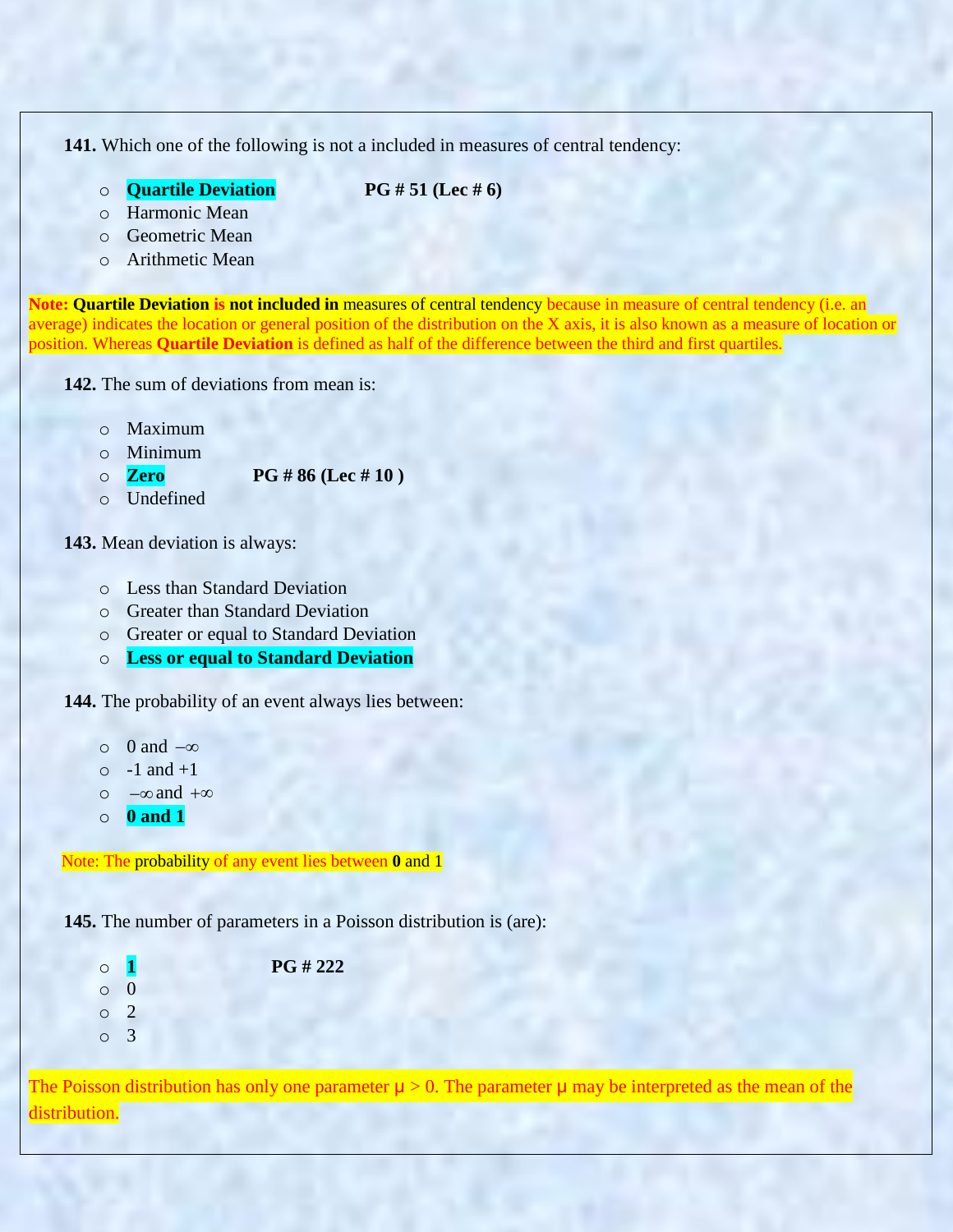**146.** The degrees of freedom for a t-test with sample size 14 is: o 14 o **13** o 7 o 0 Note: t-distribution with  $v = n - 1$  degrees of freedom **147.** The degrees of freedom for a t-test with sample size 6 is:

o 1 o 3 o **5** o 7

Note: t-distribution with  $v = n - 1$  degrees of freedom

**148.** In normal distribution:  $\beta_1 =$ .....................

o 0 **PG #277 ( Lec # 30 )** o 1 o 2 o 3

**149.** Which of the following is a measure of absolute dispersion?

- o Skewness
- o Mean Deviation
- o **Coefficient of variation PG #92 ( Lec # 11 )**
- o Kurtosis

**150.** An automobile is running, during the first 60 Km, at the rate of 10 Km/hr. During the second 60 Km at the rate of 30Km/hr, while during the third 60 Km its speed was 40 Km/hr. What method is more appropriate to calculate the average speed?

- o Median
- o Arithematic mean
- o **Harmonic mean PG # 78 (Lec # 9 )**
- o Geometric mean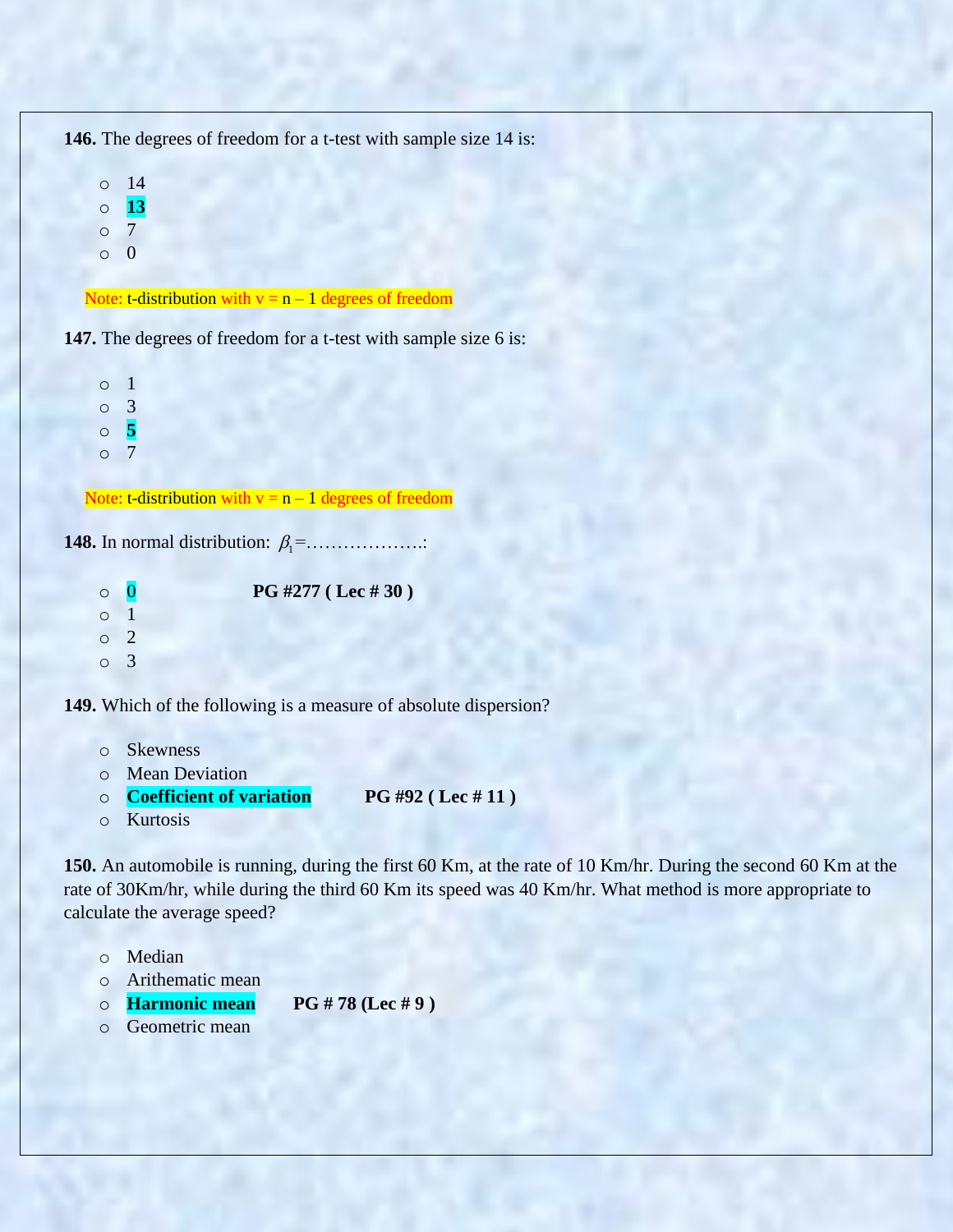| 151. If S.D (X) = 5 then S.D $(\frac{2X+5}{2})$ =                                                      |
|--------------------------------------------------------------------------------------------------------|
| $\circ$                                                                                                |
| -15<br>7.5<br>$\circ$                                                                                  |
| Note: 2 multiply by the value of X which is $\frac{(2X+5)}{2}$ according to the calculation ans is 7.5 |

152. For a particular data set the Pearson's coefficient of skewness is greater then zero. What will be the shape of distribution?

- o Negatively skewed
- o J-shaped
- o Symmetrical
- o **Positively skewed PG # 111 (Lec # 14)**

**153.** Which of the following is correct option to find  $P(X + Y \le 1)$ ?

- o  $f(0, 0) + f(0,1) + f(1,2)$
- o  $f(2,0) + f(0, 1) + f(1, 0)$
- o  $f(0, 0) + f(1, 1) + f(1, 0)$
- o **f**  $(0,0)$ + **f**  $(0,1)$  + **f**  $(1,0)$  **PG** # 197 (Lec # 26)

**154.** If a significance level of 1% is used rather than 5%, the null hypothesis is:

- o More likely to be rejected
- o **Less likely to be rejected [Click Here For Reference](http://davidmlane.com/hyperstat/A72117.html)**
- o Just as likely to be rejected
- o None of the above

**155.** The covariance of a random variable with itself is:

- o Zero
- o One
- o **Its variance**
- o Its correlation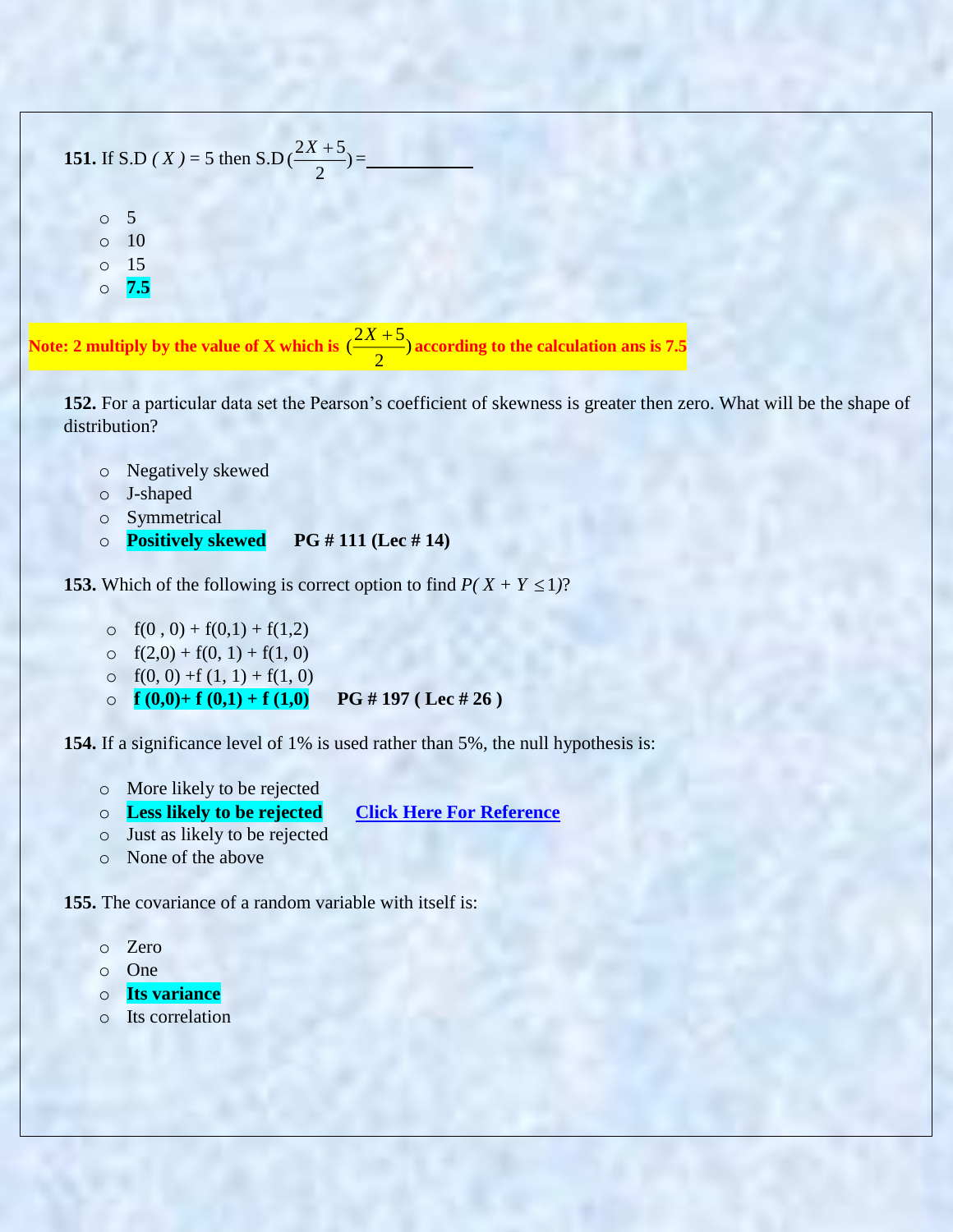**156.** For any two estimators T1 and T2, if  $VAR(T1) < VAR(T2)$ , then T1 is:

- o Consistent
- o Unbaised
- o Sufficient
- o **Efficient PG #261 ( Lec # 34 )**

**157.** Which type of the curve is represented by the following shape?



- o Bell shape curve
- o semi-symmetrical curve
- o Positively skewed curve
- o **Negatively skewed curve PG # 39 (Lec # 5)**

**158.** Which one of the following is not a type of frequency curve?

- o The symmetrical frequency curve
- o The extremely skewed frequency curve
- o The U-shaped frequency curve
- o **Frequency polygon PG # 38 ( Lec # 5 )**

**159.** For positively skewed distribution

Mean……… Median……….. Mode:

- o  $\neq$ o = o  $\vert$  <  $\vert$
- $\circ$  >

Note: Mean is less than the median, and they are both less than the mode. The mean and the median both reflect the skewing, but the mean reflects it more so.

**160.** What is ' $f_m$ ' in the formula of mode:

- o First Frequency
- o Last Frequency
- o **Maximum Frequency**
- o Minimum Frequency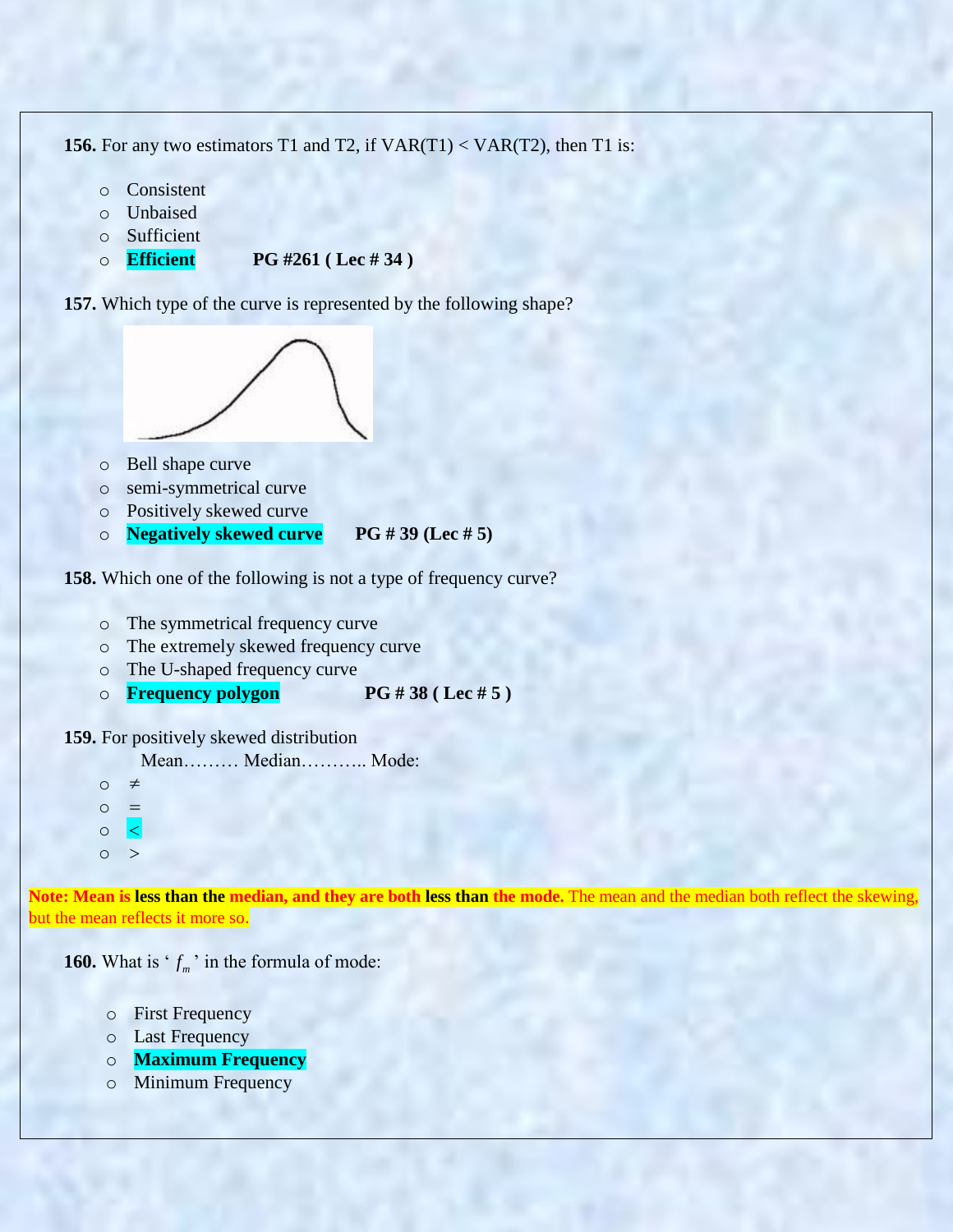**161.** In a set of 10 values all the values are 5, what will be the  $P_{50}$ ? o 2

```
o 5 Click Here For Reference
\circ 10
o 20
```
**162.** Which of the following is true for the Poisson distribution:

- $\circ$  mean  $>$  variance
- o mean < variance
- o **mean = variance PG # 223 (Lec # 29 )**
- $\circ$  mean = standard deviation

**163.** Under what condition would you use the paired t-test?

- o When there is a single sample of data
- o When the two samples of data arc independent
- o **When A the two samples of data are not independent** not sure
- o When there are two proportions

Note: 2-sample *t*-test treating them as independent samples, you will not be able to reject the null hypothesis. This demonstrates the importance of distinguishing the two types of samples. Also, it is wise to design an experiment efficiently whenever possible.

**164.** In the case of the sampling distribution of X, the finite population correction factor (fpc) is:

$$
\frac{\sqrt{\frac{n-N}{N-1}}}{\sqrt{\frac{N-n}{N-1}}}
$$
\n
$$
\frac{\sqrt{\frac{N-n}{N-1}}}{\sqrt{\frac{N-n}{N}}}
$$
\nPG # 248 (Lec # 32)\n
$$
\frac{\sqrt{\frac{N-n}{N}}}{\sqrt{\frac{N-n}{N}}}
$$

**165.** The collection of all the elements under study is called:

| $\circ$ | <b>Population</b> | PG # 12 (Lec # 2) |
|---------|-------------------|-------------------|
|---------|-------------------|-------------------|

- o Sample
- o Data
- o Registration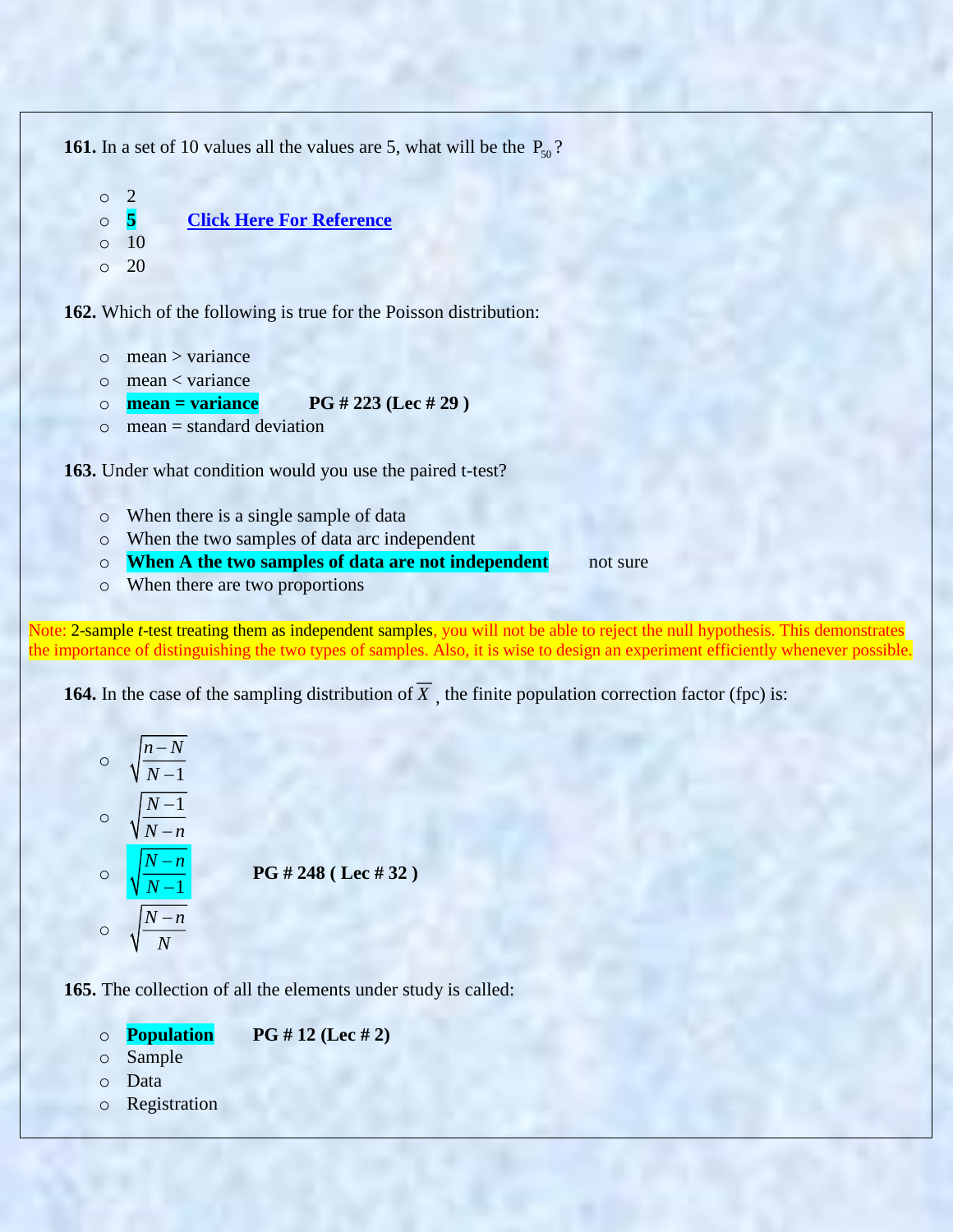**166.** If E is an impossible event, then P(E)is:

```
o 1
o 0.15
o 0 Click Here For Reference
o 0.5
```
**167.** For the given set of observations 1, 4, 4, 4 and 7, which statement is true:

- o *mean > median > mode*
- o *mean= median = mode*
- o *mean median mode*
- o *mean< median < mode*

**168.** Which one is the formula for calculating the variance of the t-distribution?



**PG # 293 ( Lec # 39 )**

**169.** If a coin is tossed 3 times then what are the total number of sample points in the sample space?



**170.** Which one of the following is the class frequency?

- o **The number of observations in each class**
- o The difference between consecutive lower class limits
- o Always contains at least 5 observations
- o Usually a multiple of the lower limit of the first class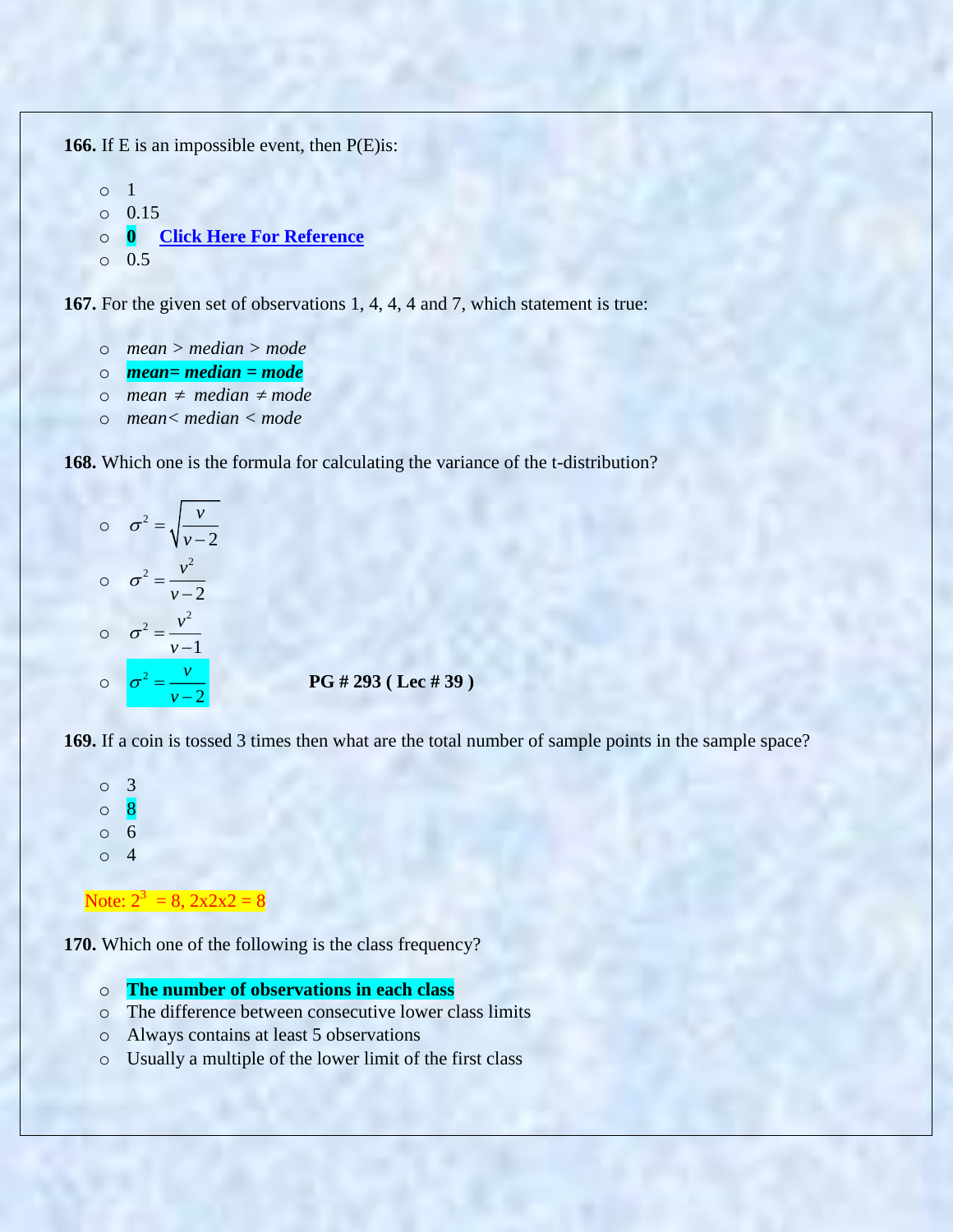**171.** Which of the following scale has not true zero point?

- o Nominal scale
- o Ordinal Scale
- o **Interval scale PG # 9 ( Lec # 1 )**

o Ratio scale

**172.** Data obtained from the Bureau of Statistics, is an example of:

- o Primary data
- o **Secondary data PG # 12 ( Lec # 2)**
- o Qualitative data
- o None of these





- o Symmetrical curve
- o Normal curve
- o Negatively skewed curve
- o **Positively skewed curve PG # 39 ( Lec # 5 )**

**174.** The end points of a confidence interval are called:

- o Confidence coefficient
- o Confidence interval
- o **Confidence limits**
- o Parameters

**175.** Let X and Y are two random variables. Which property of expectation is true?

 $\circ$  **E(X-3Y) = 2E(X) - 3E(Y)** 

- $\circ$  E(2X 3Y) = 2E(X) 3E(Y) +E(XY)
- $\text{E}(2X 3Y) = 2E(X) + 3E(Y) E(XY)$
- o  $E(2X 3Y) = 2E(X) 3E(Y) 2E(XY)$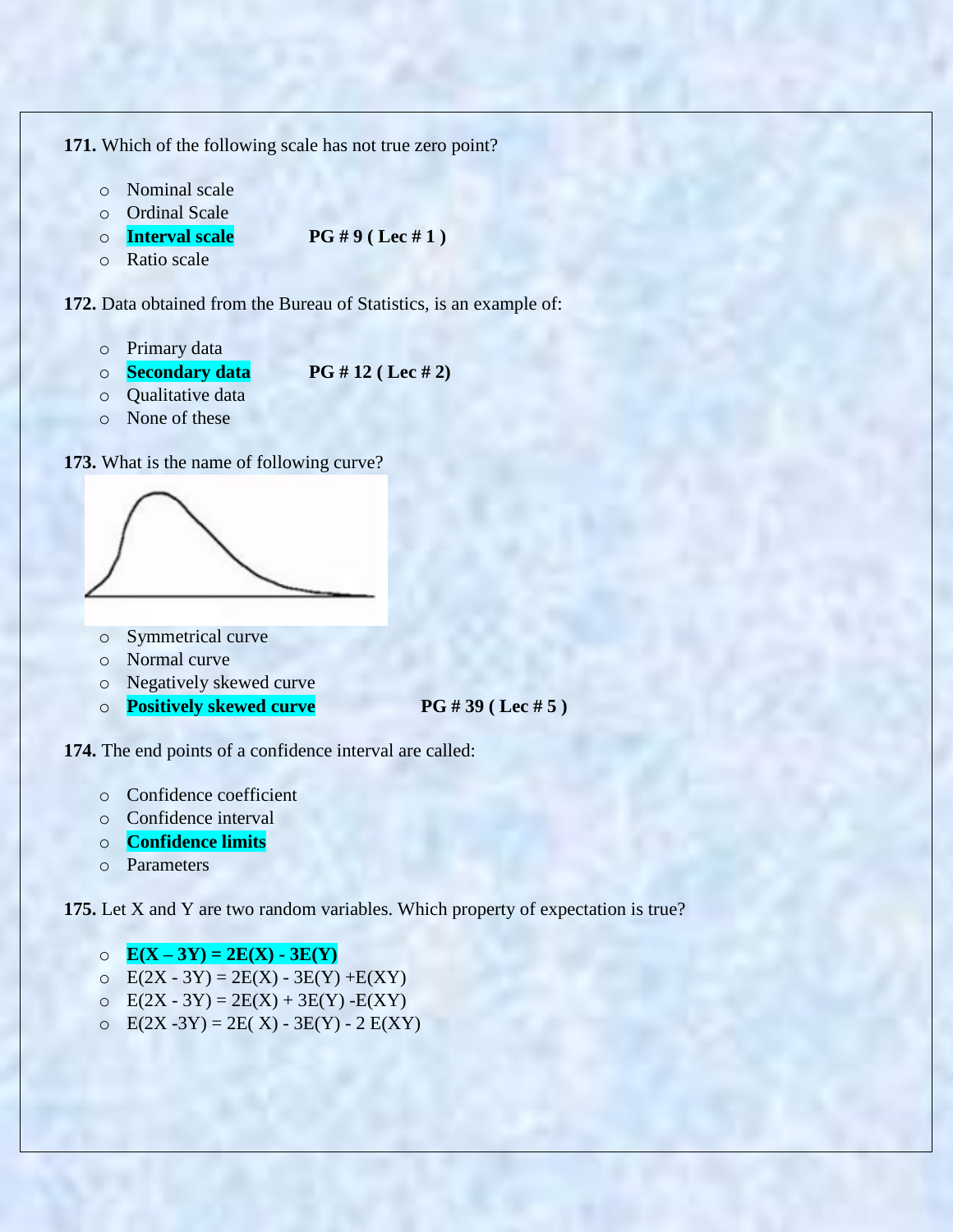**176.** The main objective of non-central distribution is:

- o **To minimize variance**
- o Testing of hypothesis
- o To increase variance
- o None of these

**177.** A statement about the population parameter (unknown), which may or may not be true is called

- o Test statistics
- o **Statistical hypothesis PG # 277 ( Lec # 36 )**
- 
- o Null hypothesis
- o Alternative hypothesis

# **178.** A Bernoulli trial has:

- o At least two outcomes
- o At most two outcomes
- o **Two outcomes**
- o Fewer than two outcomes

**Note: a Bernoulli trial (or binomial trial) is a random experiment with exactly two possible outcomes, "success" and "failure".**

**179.** If b(x, 5, 0.398), then the variance of this distribution is:

- o **1.198 [Click Here For More Detail](https://www.danielsoper.com/statcalc/calculator.aspx?id=78)**
- o 3.51
- o 1.012
- o 3.21

**180.** If the population standard deviation a is doubles, the width of the confidence interval for the population mean  $\mu$  (i.e. ; the upper limit of the confidence interval-lower limit of the confidence interval) will be:

- o Divided by 2
- o Multiplied by
- o **Double**
- o Decrease

because the length of the interval is proportional to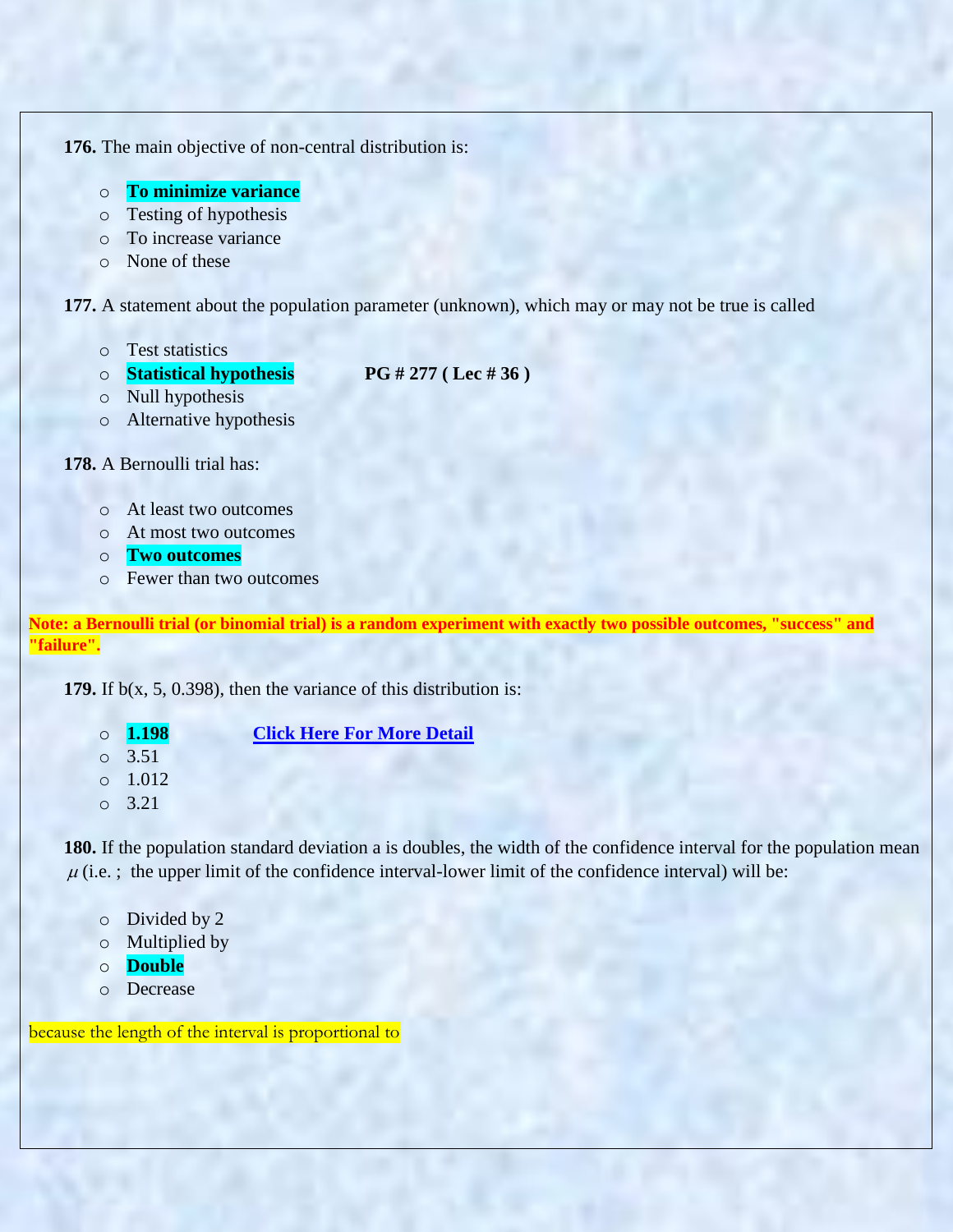**181.** If  $n1 = 16$ ,  $n2 = 9$  and  $a = 0.01$ ;  $t_\alpha$  equals: 2 o 2.737 o **2.807** o **2.797**

 $\circ$  3.767

**182.** If the population standard deviation  $\sigma$  is unknown and the sample size n is less than or equal to 30, the confidence interval for the population mean  $\mu$  is:

$$
\frac{p \pm Z_{\alpha 2} \sqrt{\frac{p \hat{q}}{n}}}{\sqrt{\frac{X}{n}}}
$$
\n
$$
\frac{\overline{X} \pm Z_{\alpha 2} \sqrt{\frac{s}{n}}}{\sqrt{\frac{X}{n}}}
$$
\n
$$
\frac{\overline{X} \pm t_{\alpha 2^{(v)}} \sqrt{\frac{s}{n}}}{\sqrt{\frac{X}{n}}}
$$
\n
$$
\frac{\overline{X}}{\sqrt{\frac{X}{n}}} \pm t_{\alpha 2^{(v)}} \sqrt{\frac{S_{d}}{n}}
$$

 **PG # 297**

**183.** The number of values that are free to vary after we have placed certain restrictions upon the data is called:

#### o **Degrees of freedom**

- o Confidence coefficient Confidence coefficient
- o Number of parameters
- o Number of samples

**Note: Degree of freedom are the number of values that are free to vary after certain restrictions have been imposed on all values**

**184.** In a hyper geometric distribution  $N=6$ ,  $n=2, K=3$  then means is

| $\circ$ | $\mathbf{Z}$ |
|---------|--------------|
| $\circ$ | 3            |
| $\circ$ | $\mathbf{1}$ |
| $\circ$ | 4            |

**Note:** The mean of the distribution is equal to  $n \times k / N$  which is  $2 \times 3/6 = 1$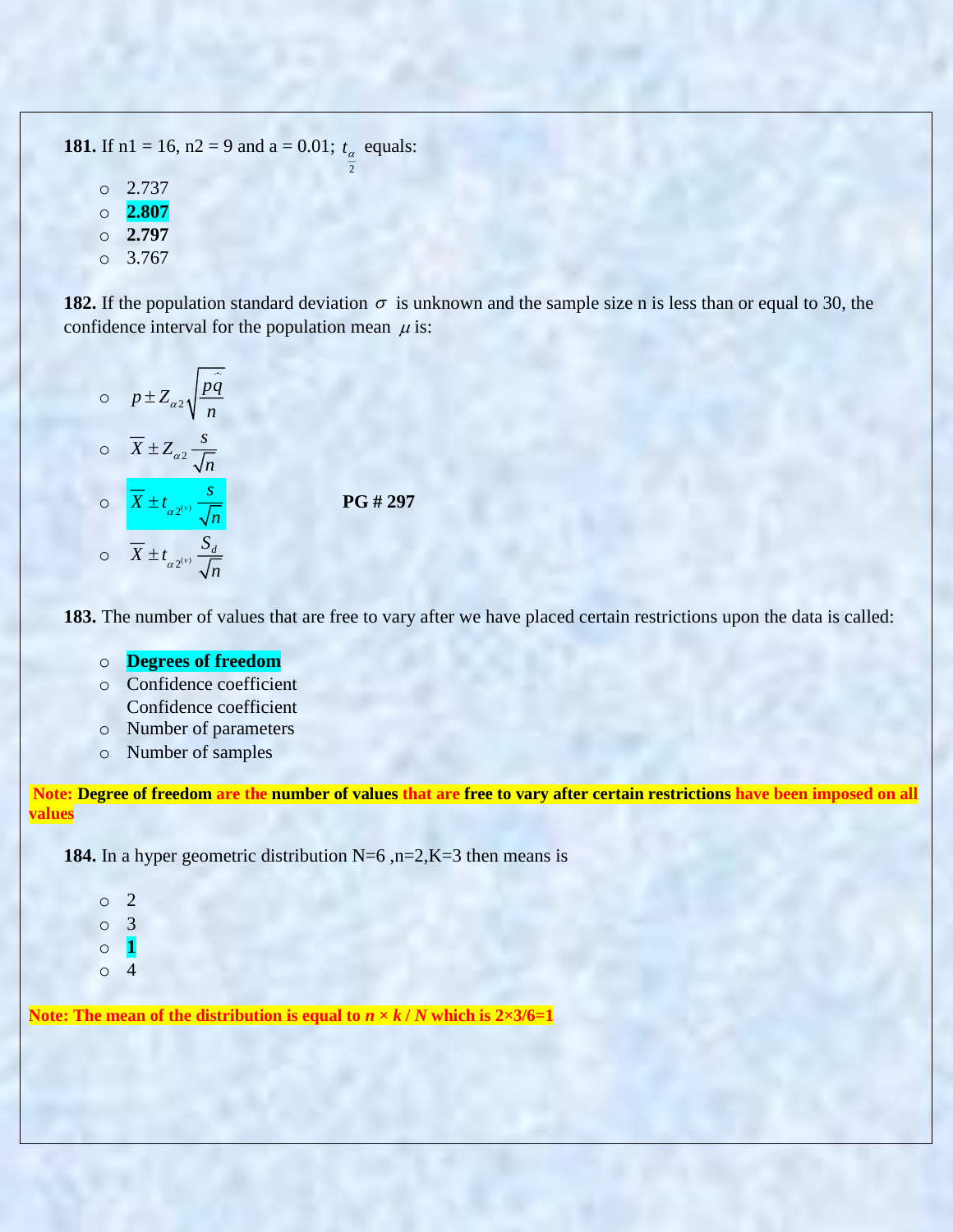**185.** In a Normal distribution  $N(\mu, \sigma^2)$ ,  $\mu_4$  is equal to



#### Note: In Normal distribution  $\mu_4^{}\!=\!3\sigma_4^{}$

**186.** Suppose that a population has mean  $\mu = 24$  what is the mean of the sampling A distribution of the mean for samples of size n=25?

o 24 o 2 o **4.8** o 25

**Note: According to formula**  *n*  $\frac{\mu}{\sqrt{ }}=4.8$ 

**187.** In sampling with replacement the standard error of sample proportion p is equal to:

$$
\frac{p(1-p)}{n}
$$
\n  
\n
$$
\frac{p+q}{2}
$$
\n  
\n
$$
\frac{p(1-p)}{n} \frac{N-n}{N-1}
$$
\n  
\n
$$
\frac{p(1-p)}{n}
$$

*<u>[Click Here For Reference](http://courses.wcupa.edu/rbove/Berenson/10th%20ed%20CD-ROM%20topics/section7_3.pdf)</u>* 

**188.** From point estimation, we always get:

o **Single value PG # 257 ( Lec # 33 )**

- o Two values
- o Range of values
- o Zero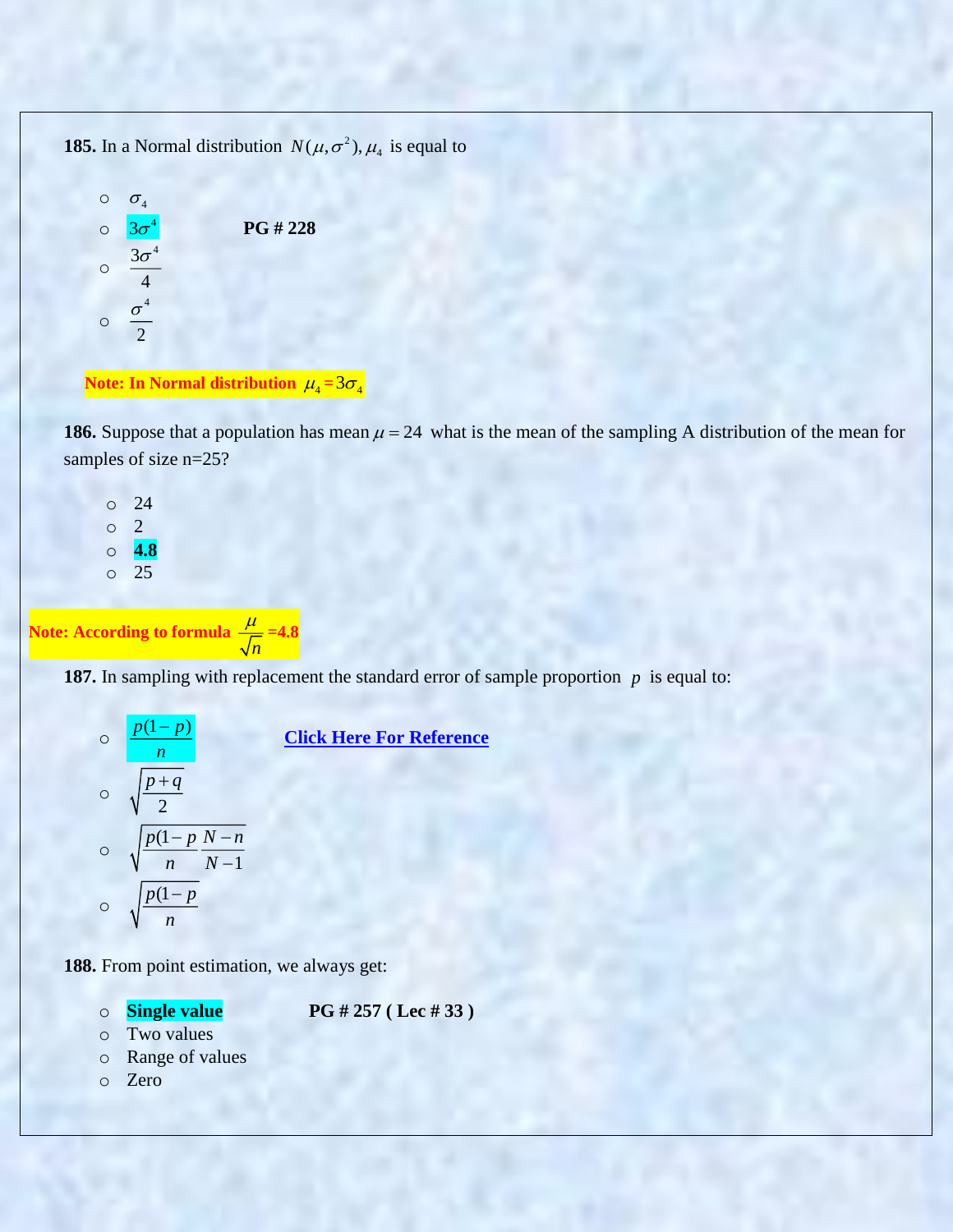**189.** F-distribution is………….

- o **Positively skewed PG # 312 ( Lec # 42 )**
- o Negatively skewed
- o Normal
- o Symmetrical

**190.** If the outcome is an odd number when a die is rolled then what is the probability of *prime number :*

- o **2/3**
- $0 \t 1/3$
- o 1/6
- o 5/6

**Note: Sample space, S = {1,2,3,4,5,6}, Let A be the event of getting an odd number, Let B be the event of getting a prime number.**  $\overline{A} = \{1,3,5\}, \overline{B} = \{2,3,5\}, \overline{A} \cap \overline{B} = \{3,5\}$  conditional probability of event B given that event A has already **occurred,**  $P(B|A) = P(A \cap B)/P(A) = (2/6)/(3/6) = 2/3$ 

**191.** The sample variance 
$$
S^2 = \frac{\sum (x - \overline{x})^2}{n}
$$
 is:

- *n*
- **O Unbiased estimator of**  $\sigma^2$

**PG # 264 ( Lec # 34 )**

- $\circ$  Biased estimator of  $\sigma^2$
- $\circ$  Unbiased estimator of  $\mu$
- $\circ$  Biased estimator of  $\mu$

**192.** are the values that make the boundaries of the confidence interval.

- o Confidence intervals
- o **Confidence limits**
- o Levels of confidence
- o Margin of error

**193.** If 
$$
\sum_{i=1}^{5} (X_i - 20) = 0
$$
, then  $\overline{X}$  .........

- o **0**
- $\circ$  20
- o 5
- o 25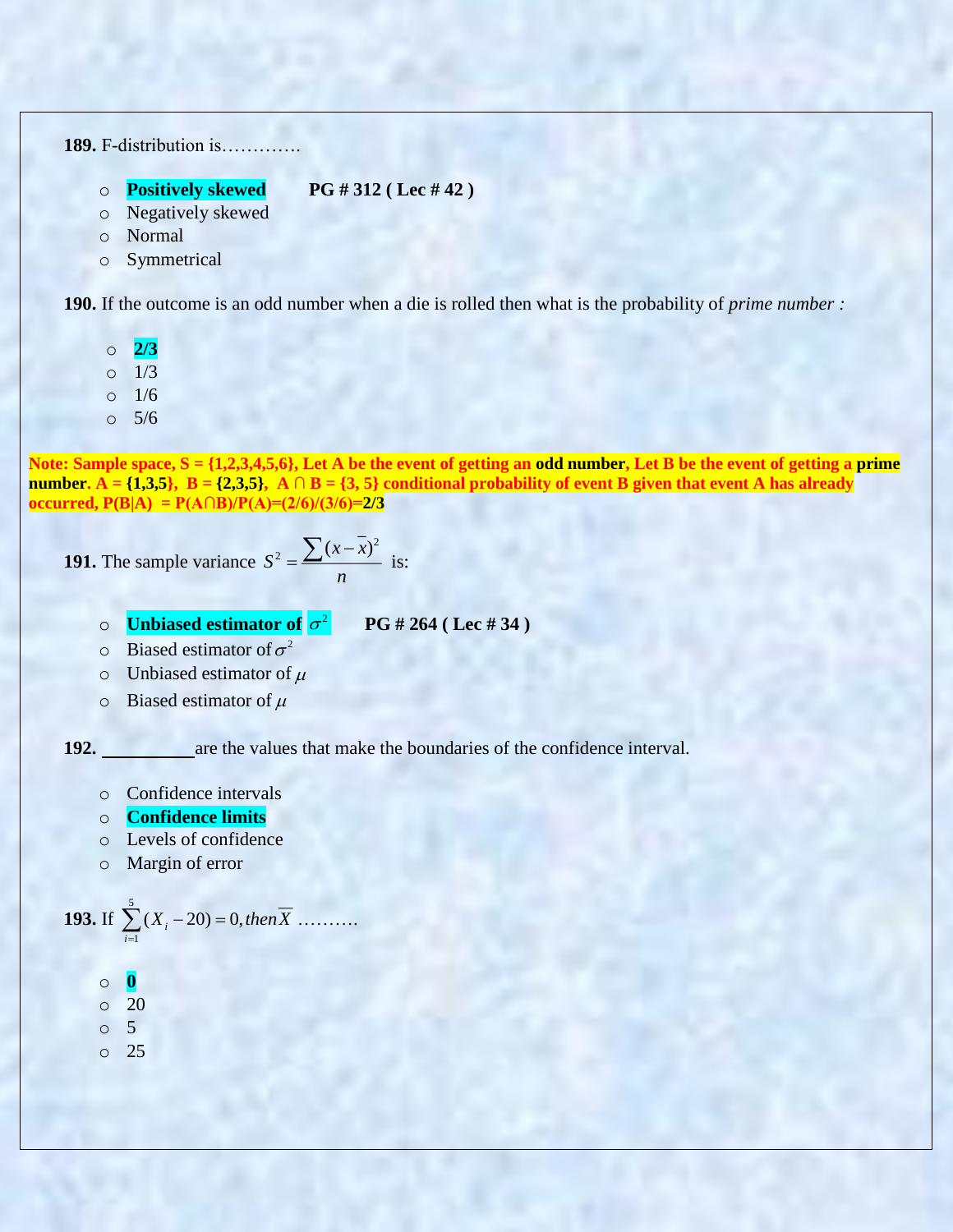194. The conditional probability is  $P(A|B)$  is given by formula:

$$
\begin{array}{ccc}\n & P(A \cup B) \\
 & P(A) \\
 & P(B) \\
 & P(B) \\
 & P(A) \\
 & P(A) \\
 & P(A) \\
 & P(B)\n\end{array}
$$
\nPG # 159 (Lec # 20)\n\n
$$
\frac{P(A \cap B)}{P(A)}
$$

**195.** In statistics LSD is the abbreviation of……….

- o Large sample difference
- o **Least significant difference PG # 328 ( Lec # 44 )**
- o Least significant digit
- o Low speed data

**196.** If the random variable X denotes the number of heads when three distinct coins are tossed, then X assumes the value

- o **0, 1, 2, 3 [Click Here For Reference](https://www3.nd.edu/~rwilliam/stats1/x11.pdf) PG # 167**  $0\quad 1, 3, 3, 1$ o 1, 2, 3
- o 3 only

**197.** In a set of 20 values all the values are 5, what will be the mean?

o 4 o **5**  o 10  $\circ$  20 **198.**  $E(4X + 5) =$  $O<sub>12</sub> E(X)$  $\circ$  **4 E (X) + 5 PG # 192 (Lec # 25)**  $0 \t16 E(X) + 5$  $0 \t16 E(X)$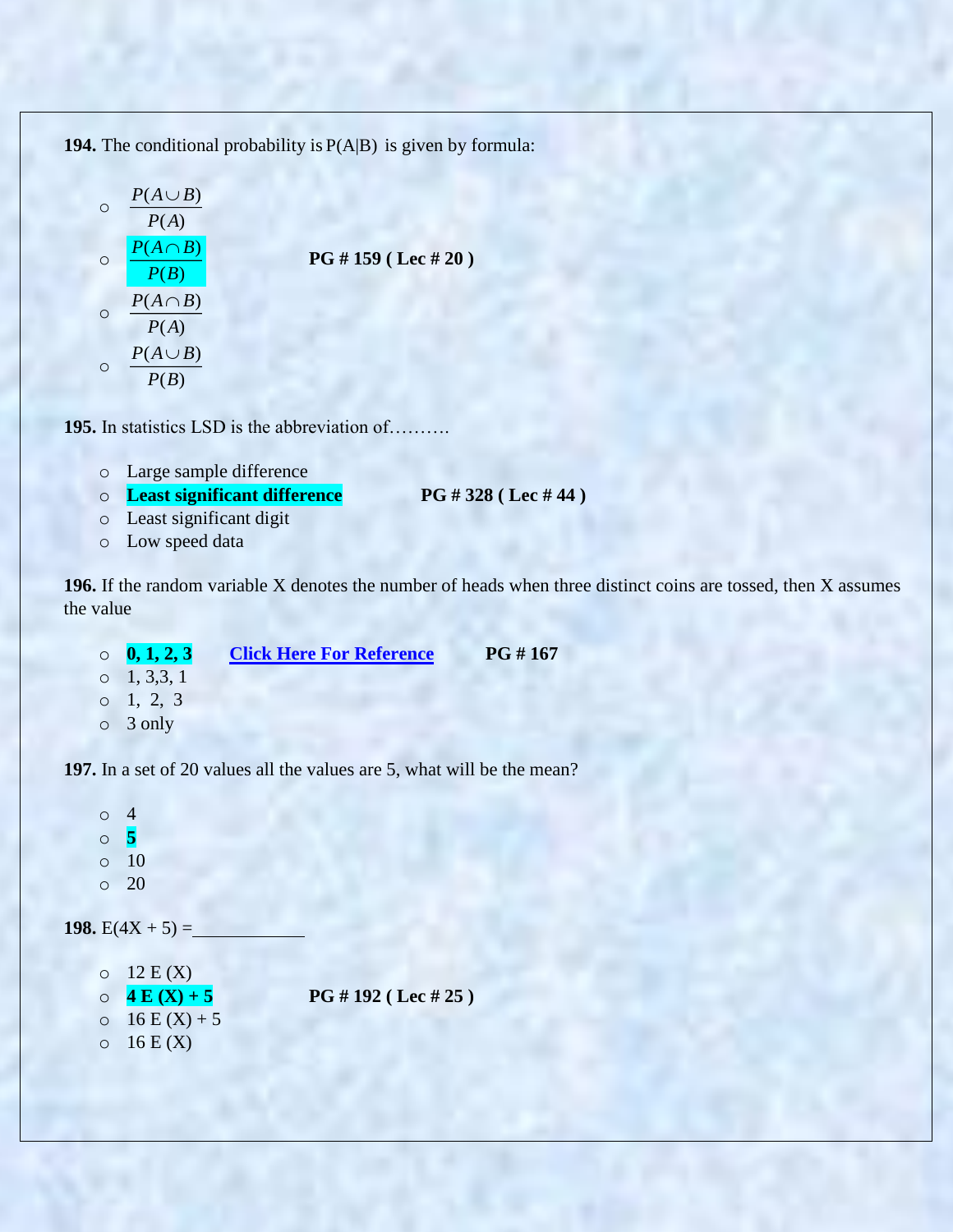```
199. Which one of the following assumptions is not a requirement for ANOVA?
         o Dependent samples 
        o Normal populations
        o random samples
        o Independent samples
Note: assumptions for ANOVA
Each group sample is drawn from a normally distributed population
        All populations have a common variance
        All samples are drawn independently of each other
        Within each sample, the observations are sampled randomly and independently of each other
        Factor effects are additive
    200. Mean is affected by the change of:
        o Origin only 
        o Scale only 
         o Origin and Scale
         o Not affected
Note: For calculating the mean, changing the origin for your data means it will affect the mean.
```
**201.** For two independent events A and B if  $P(A) = 0.2$  and  $P(B) = 0.4$ , then what is  $P(A \cap B)$ ?

- o 0.06
- o **0.08**
- $\circ$  0.02
- o 0.04

Note:  $P(A \cap B) = P(A) \times P(B) = 0.2 \times 0.4 = 0.08$ 

**202.** The number of parameters in hypergeometric distribution is (are):

o 1 o 2 o **3 PG # 219 ( Lec # 28)** o 4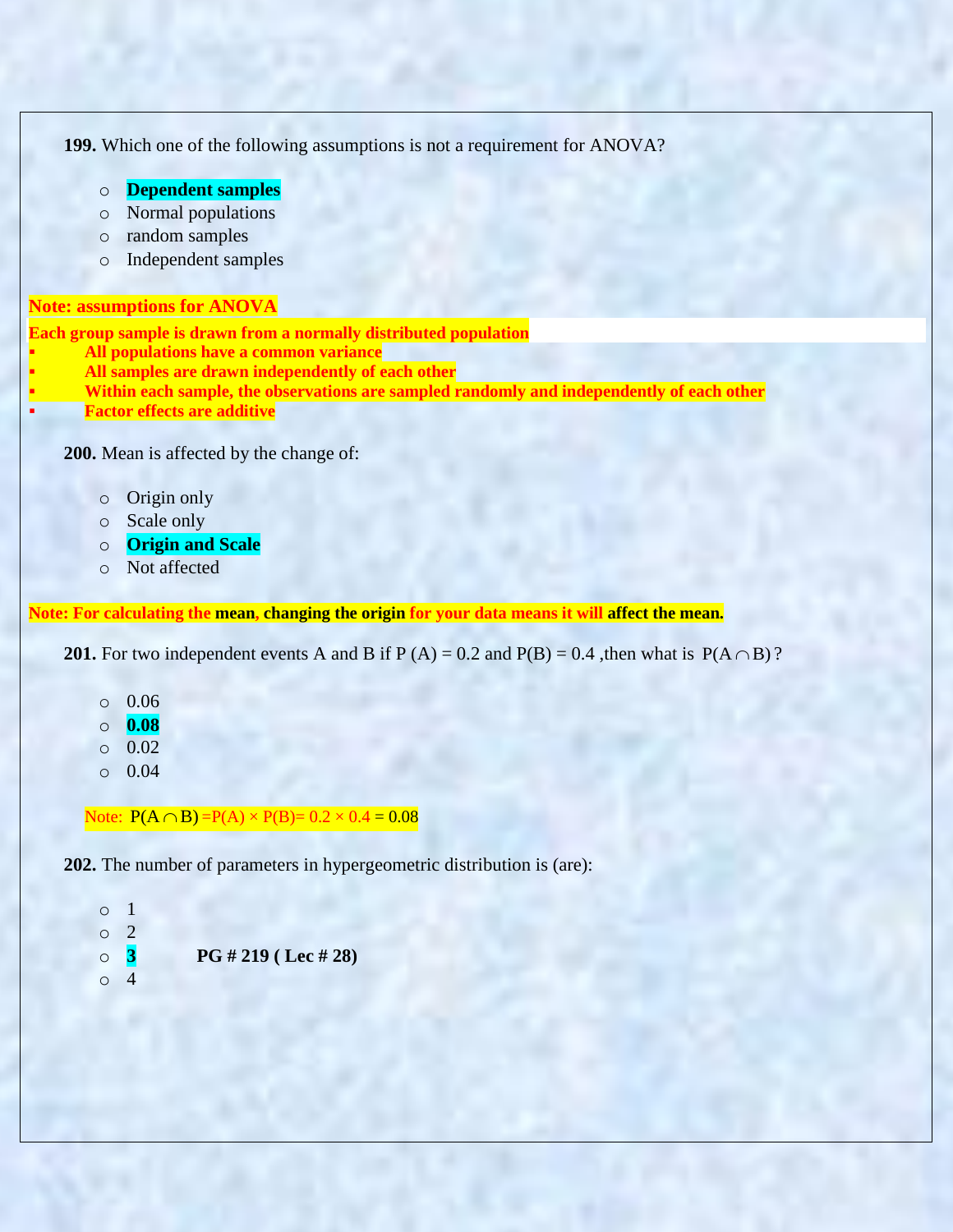**203.** In a symmetric distribution, what percent of values are less than the median?

- o 30%
- o **50%**
- o 70%
- o 90%

Note: Symmetric distribution also called normal distribution The mean, median, and mode of a normal distribution are equal.

**204.** If the probability of one event does not affected by the occurrence of another event then both events are:

- o Dependent
- o Not Mutually Exclusive
- o Mutually Exclusive
- o **Independent**

Note: Independent Events Two events are independent if the occurrence of one does not affect the probability of the other occurring.

**205.** For the Poisson distribution  $P(X = 1) = \frac{e^{-2} 2^{1}}{16}$  $(X = 1) = \frac{1}{1!}$  $P(X=1) = \frac{e^{-x}}{x}$  $(t=1) = \frac{t-2}{t}$  the mean value is:

o 1 o **2** o 3 o 0

**206.** The degrees of freedom for a t-test with sample size 10 is:

o 5 o 8 o 9 o **10**

**Note: The sum of all values in the data must equal** *n* **x mean, where** *n* **is the number of values in the data set.**

**207.** In normal distribution M.D. =

 $0.5 \sigma$  $\circ$  0.75 $\sigma$  $\circ$  0.7979 $\sigma$  $0.6445\,\sigma$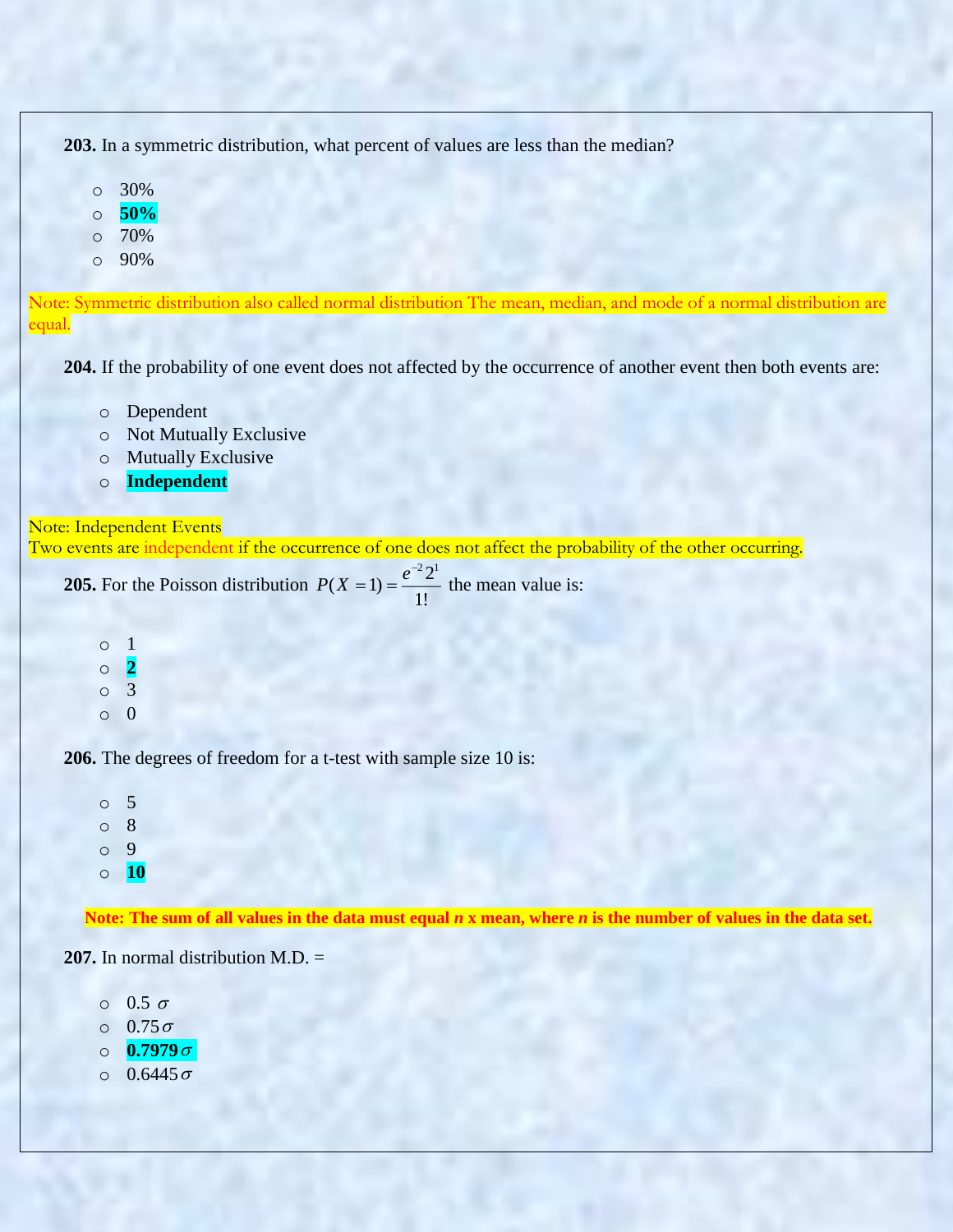**208.** is the standard deviation of a sampling distribution.

o **Standard error**

o Sample standard deviation

- o Replication error
- o Sampling error

**Note: Suppose that we draw all possible samples of size** *n* **from a given population. Suppose further that we compute a statistics e.g., a mean, proportion, standard deviation) for each sample. The probability distribution of this statistic is called a sampling distribution. And the standard deviation of this statistic is called the standard error**.

**209.** For what condition of k, at least  $1 - 1/k^2$  of the data-values fall within k standard deviations of the mean:

o **Greater than 1 PG # 94 ( Lec # 12)**

- o Less than 1
- o Greater or equal to 1
- o Less or equal to 1

**210.** If a player well shuffles the pack of 52 playing card then the probability of a black card from 52 playing cards is:

- o 1/52
- $0 \quad 13/52$
- o 4/52
- o **26/52**

**Note: Total pack of playing card is 52, 26 red cards and 26 black, or 52/2=26**

**211.** Interval estimation and confidence interval are:

- o Same
- o **Different (PG # 264 Lec # 34)**
- o Opposite
- o Independent

Note: We will have no way of ascertaining how close this particular is to  $\mu$  . Whereas a point estimate is a single value that acts as an estimate of the population parameter, interval estimation is a procedure of estimation the unknown parameter which specifies a range of values within which the parameter is expected to lie. A confidence interval is an interval computed from the sample observation  $x_1, x_2, \ldots, x_n$ , with a statement of how confident we are that interval does contain the population parameter.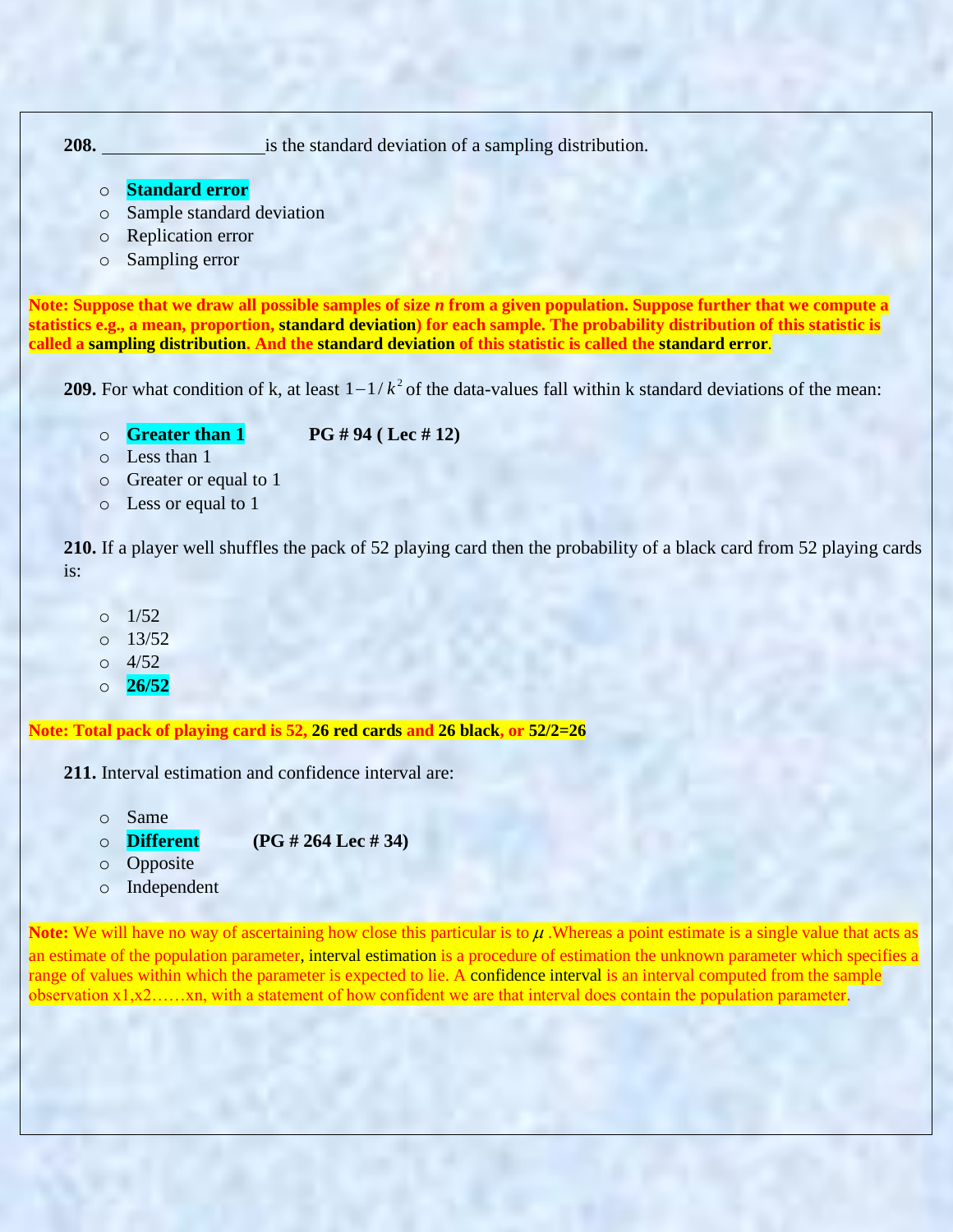**212.** The average height of Pakistani solders exceeds the average height of American solders by not more than 2 inches. The alternative hypothesis  $H_1$  is

\n- $$
\mu_P - \mu_A = 2^n
$$
\n- $\mu_P - \mu_A \geq 2^n$
\n- $\mu_P - \mu_A > 2^n$
\n- $\mu_P - \mu_A < 2^n$  (PG # 278 Lee # 36)
\n

**213.** The proportion of working females in Pakistan is at most 0.30, the alternative hypothesis.

- o  $P < 0.30$  **(PG # 278 Lec # 36)** o  $P = 0.30$
- o  $P \le 0.30$
- o  $P > 0.30$

**214.** For degree of freedom  $v \le 2$  the variance of t-distribution:

- o Is greater than zero
- o Is less than one
- o Is equal to one
- o **Does not exist PG # 294 ( Lec # 39)**

**215.** All possible trials by throwing a dice is an example of:

- o Finite population
- o Infinite population
- o **Hypothetical population PG # 12 & 13**
- o Limited population

**216.** The sum of squares of deviations from mean is:

```
o Undefined
```

```
o Maximum
```
- o **Minimum [Click Here For Detail](https://books.google.com.pk/books?id=76BDDAAAQBAJ&pg=PA124&lpg=PA124&dq=%22The+sum+of+squares+of+deviations+from+mean+is%22&source=bl&ots=HcbdK3Lc0s&sig=y0h3aTilwu07bOPR6COLNvqZCyE&hl=en&sa=X&ved=0ahUKEwjDxb-ypvbYAhUHXhQKHSIEDZsQ6AEIJzAB#v=onepage&q=%22The%20sum%20of%20squares%20of%20deviations%20from%20mean%20is%22&f=false)**
- o Zero